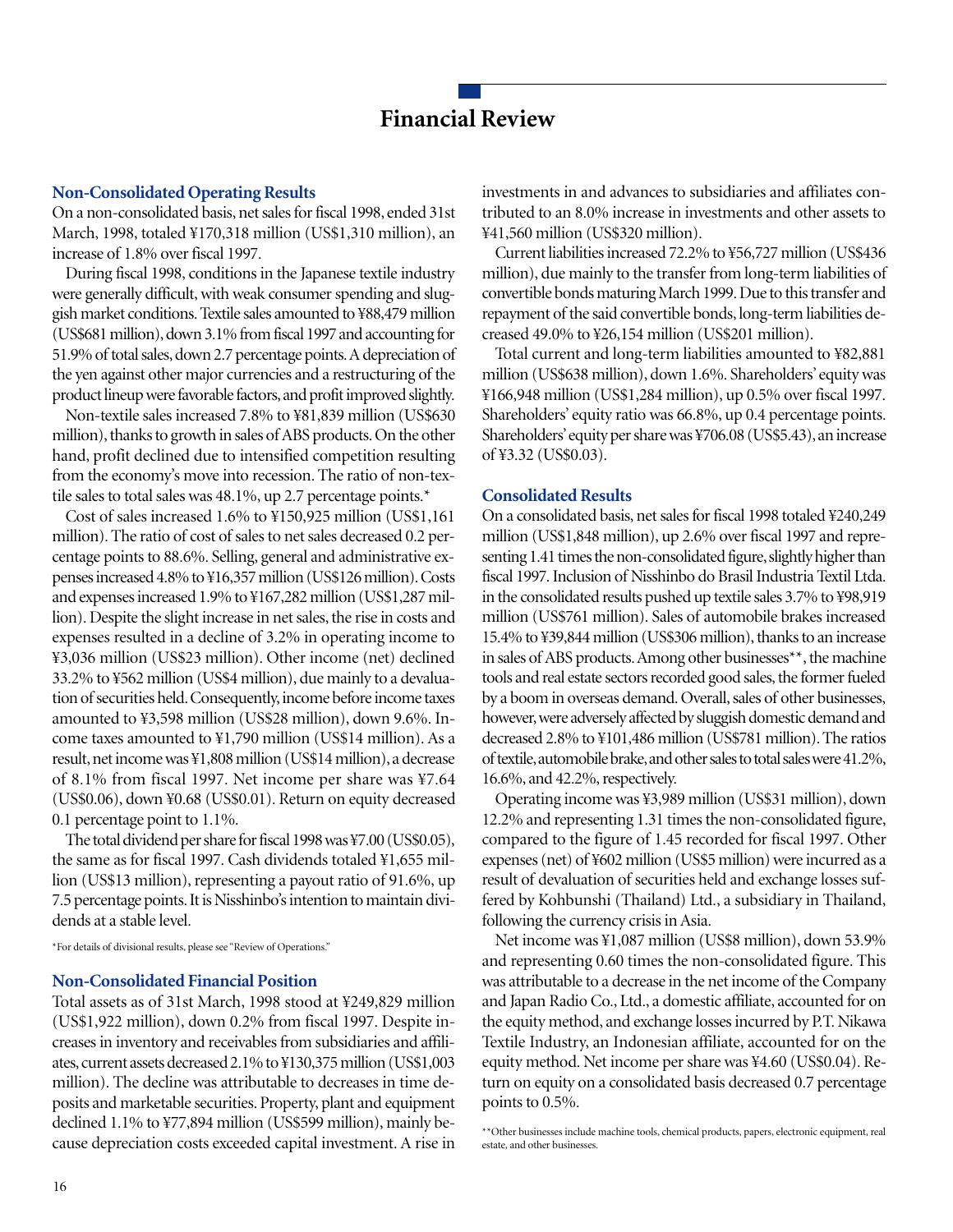# **Six-Year Summary**

|                                |         |         |         |         |         | (millions of yen) |
|--------------------------------|---------|---------|---------|---------|---------|-------------------|
|                                | 1993    | 1994    | 1995    | 1996    | 1997    | 1998              |
| Non-Consolidated:              |         |         |         |         |         |                   |
| Net Sales                      | 179,417 | 162,410 | 166,194 | 155,360 | 167,272 | 170,318           |
| Operating Income               | 2,730   | 2,317   | 4,721   | 910     | 3,137   | 3,036             |
| Net Income                     | 6,967   | 2,934   | 3,067   | 3,723   | 1,968   | 1,808             |
| Shareholders' Equity           | 161,203 | 162,442 | 163,897 | 165,905 | 166,163 | 166,948           |
| <b>Total Assets</b>            | 265,646 | 263,903 | 267,791 | 248,481 | 250,419 | 249,829           |
| Shareholders' Equity Ratio (%) | 60.7    | 61.6    | 61.2    | 66.8    | 66.4    | 66.8              |
| Return on Equity (%)           | 4.4     | 1.8     | 1.9     | 2.2     | 1.2     | 1.1               |
| Capital Investment             | 15,467  | 10,389  | 16,023  | 17,252  | 10,071  | 10,502            |
| Depreciation                   | 11,783  | 11,420  | 11,416  | 12,143  | 11,281  | 10,957            |
| Per Share (in yen):            |         |         |         |         |         |                   |
| Net Income                     | 29.48   | 12.42   | 12.97   | 15.75   | 8.32    | 7.64              |
| Shareholders' Equity           | 682.14  | 687.33  | 693.19  | 701.68  | 702.76  | 706.08            |
| Cash Dividends                 | 7.00    | 7.00    | 7.00    | 7.00    | 7.00    | 7.00              |
| Number of Employees            | 6,328   | 6,134   | 6,051   | 5,445   | 5,145   | 5,102             |
| Consolidated:                  |         |         |         |         |         |                   |
| <b>Net Sales</b>               | 241,880 | 219,870 | 224,269 | 216,721 | 234,268 | 240,249           |
| Operating Income               | 5,947   | 4,252   | 5,250   | 1,100   | 4,541   | 3,989             |
| Net Income                     | 10,095  | 3,924   | 1,708   | 2,195   | 2,359   | 1,087             |
| Shareholders' Equity           | 192,906 | 194,412 | 197,509 | 198,139 | 198,758 | 199,373           |
| <b>Total Assets</b>            | 338,846 | 328,881 | 345,886 | 325,754 | 328,427 | 329,102           |



**Total Assets**  $\left($  Billions of yen)  $\overline{300}$  $\overline{\mathbf{250}}$  $\overline{\rule[0.65em]{0pt}{0.9em}}$  $\frac{150}{ }$  $\overline{100}$ T

Capital Investment /Depreciation



Net Income per Share







 $93$   $94$   $95$   $96$   $97$   $98$ 

Shareholders' Equity per Share



 $\mbox{Consolidated Operating Income}$ 

П

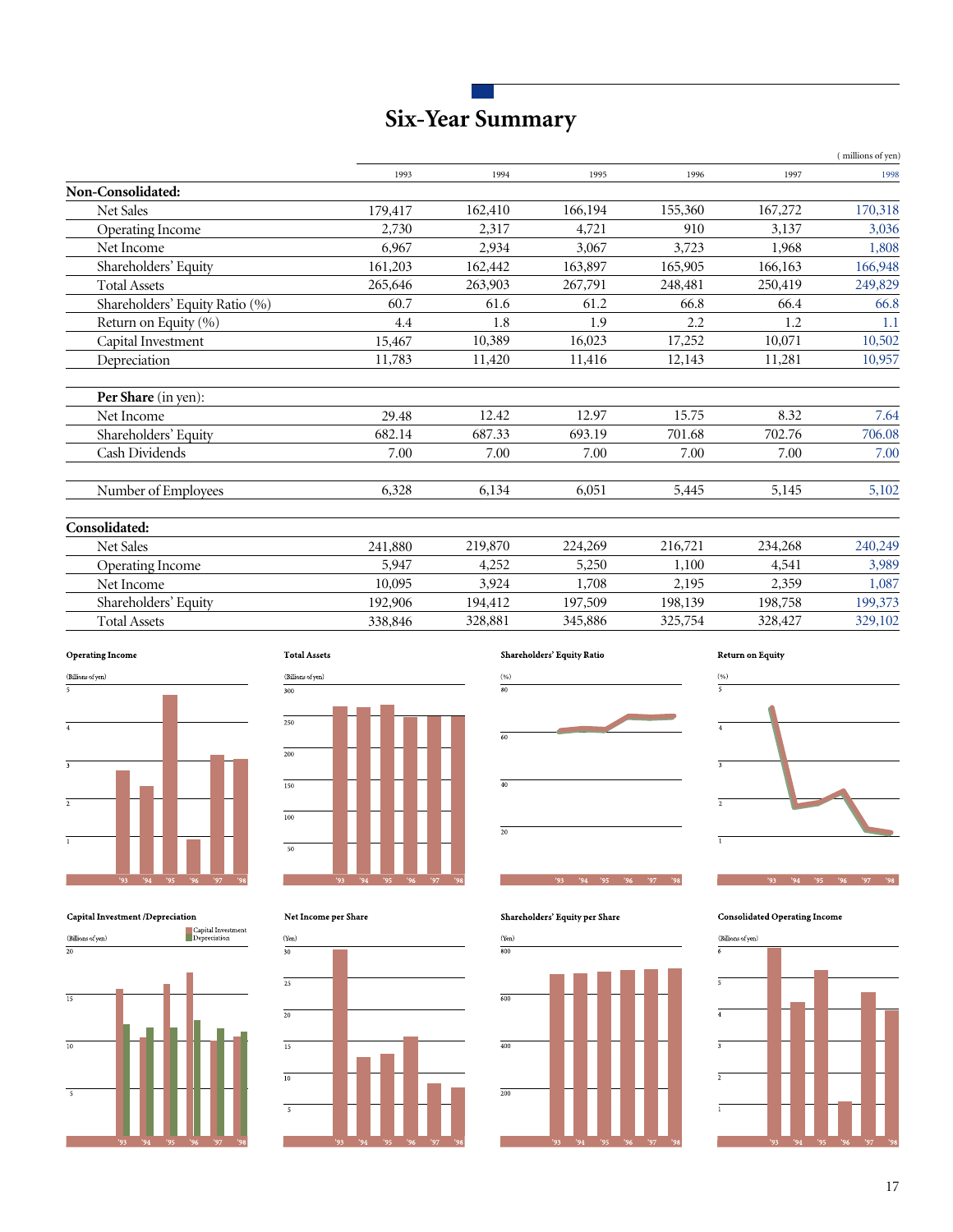# **Non-Consolidated Balance Sheets**

31st March, 1998 and 1997

| <b>ASSETS</b>                  |                                                                     | 1998                                                                 | (millions of yen)<br>1997                                            |                                                                                | (thousands of<br>US dollars)<br>(Note 1) |  |
|--------------------------------|---------------------------------------------------------------------|----------------------------------------------------------------------|----------------------------------------------------------------------|--------------------------------------------------------------------------------|------------------------------------------|--|
| <b>Current assets:</b>         |                                                                     |                                                                      |                                                                      | 1998                                                                           |                                          |  |
|                                | Cash and cash equivalents                                           |                                                                      |                                                                      |                                                                                |                                          |  |
|                                |                                                                     | 1,448<br>¥                                                           | 899<br>¥                                                             | 11,139<br>$\mathbb{S}$                                                         |                                          |  |
|                                |                                                                     | 21,008                                                               | 23,014                                                               | 161,600                                                                        |                                          |  |
|                                |                                                                     | 22,456                                                               | 23,913                                                               | 172,739                                                                        |                                          |  |
|                                |                                                                     | 13,796                                                               | 19,129                                                               | 106,123                                                                        |                                          |  |
|                                | Receivables                                                         |                                                                      |                                                                      |                                                                                |                                          |  |
|                                |                                                                     | 4,742                                                                | 4,412                                                                | 36,477                                                                         |                                          |  |
|                                |                                                                     | 19,692                                                               | 20,863                                                               | 151,477                                                                        |                                          |  |
|                                |                                                                     | 25,616                                                               | 23,456                                                               | 197,046                                                                        |                                          |  |
|                                |                                                                     | 621                                                                  | 529                                                                  | 4,777                                                                          |                                          |  |
|                                |                                                                     | 50,671                                                               | 49,260                                                               | 389,777                                                                        |                                          |  |
|                                |                                                                     | (507)                                                                | (412)                                                                | (3,900)                                                                        |                                          |  |
|                                |                                                                     | 50,164                                                               | 48,848                                                               | 385,877                                                                        |                                          |  |
|                                |                                                                     | 43,514                                                               | 40,974                                                               | 334,723                                                                        |                                          |  |
|                                |                                                                     | 445                                                                  | 318                                                                  | 3,423                                                                          |                                          |  |
|                                |                                                                     | 130,375                                                              | 133,182                                                              | 1,002,885                                                                      |                                          |  |
| Property, plant and equipment: |                                                                     | 7,791<br>68,361<br>164,522<br>613<br>241,287<br>(163, 393)<br>77,894 | 7,541<br>67,056<br>160,333<br>306<br>235,236<br>(156, 472)<br>78,764 | 59,931<br>525,854<br>1,265,554<br>4,715<br>1,856,054<br>(1,256,869)<br>599,185 |                                          |  |
| Investments and other assets:  |                                                                     |                                                                      |                                                                      |                                                                                |                                          |  |
|                                |                                                                     | 15,683                                                               | 15,937                                                               | 120,638                                                                        |                                          |  |
|                                | Investments in and advances to subsidiaries and affiliates (Note 4) | 24,944                                                               | 21,443                                                               | 191,877                                                                        |                                          |  |
|                                |                                                                     | 933                                                                  | 1,093                                                                | 7,177                                                                          |                                          |  |
|                                |                                                                     | 41,560                                                               | 38,473                                                               | 319,692                                                                        |                                          |  |
|                                |                                                                     | 249,829                                                              | ¥<br>250,419                                                         | \$1,921,762                                                                    |                                          |  |
|                                |                                                                     |                                                                      |                                                                      |                                                                                |                                          |  |

See Notes to Non-Consolidated Financial Statements.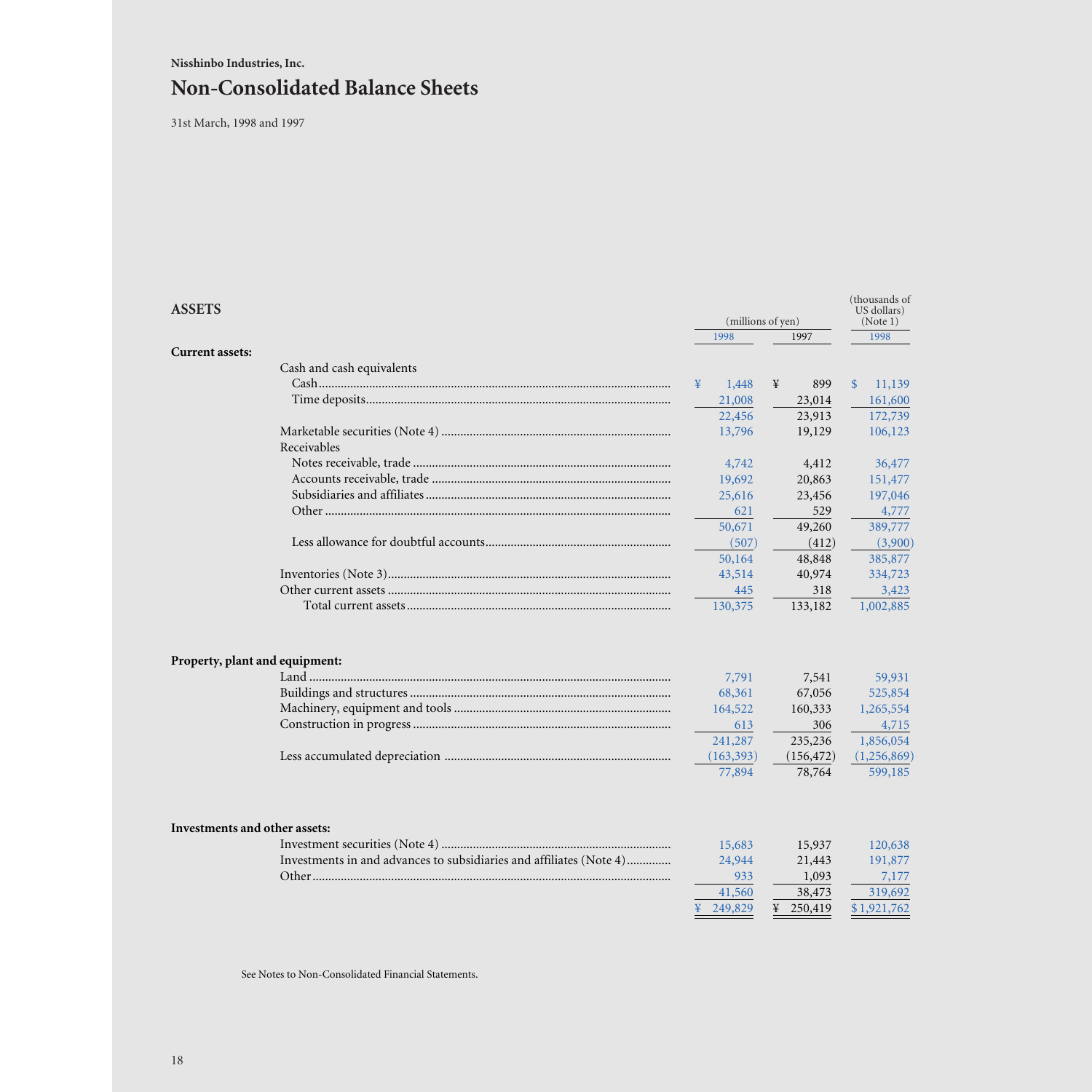| LIABILITIES AND SHAREHOLDERS' EQUITY                                                                                                   |                                                                 | (millions of yen)                                            | (thousands of<br>US dollars)<br>(Note 1)                            |
|----------------------------------------------------------------------------------------------------------------------------------------|-----------------------------------------------------------------|--------------------------------------------------------------|---------------------------------------------------------------------|
|                                                                                                                                        | 1998                                                            | 1997                                                         | 1998                                                                |
| <b>Current liabilities:</b>                                                                                                            |                                                                 |                                                              |                                                                     |
|                                                                                                                                        | 10,240<br>¥                                                     | ¥<br>10,260                                                  | $\mathbb{S}$<br>78,769                                              |
| Payables                                                                                                                               | 25,489                                                          | 177                                                          | 196,069                                                             |
|                                                                                                                                        | 6,864                                                           | 7,442                                                        | 52,800                                                              |
|                                                                                                                                        | 2,258                                                           | 2,382                                                        | 17,369                                                              |
|                                                                                                                                        | 2,690                                                           | 2,610                                                        | 20,693                                                              |
|                                                                                                                                        | 11,812                                                          | 12,434                                                       | 90,862                                                              |
|                                                                                                                                        | 4,849                                                           | 5,612                                                        | 37,300                                                              |
|                                                                                                                                        | 2,441                                                           | 2,475                                                        | 18,777                                                              |
|                                                                                                                                        | 1,576                                                           | 1,640                                                        | 12,123                                                              |
|                                                                                                                                        | 320                                                             | 351                                                          | 2,462                                                               |
|                                                                                                                                        | 56,727                                                          | 32,949                                                       | 436,362                                                             |
| Long-term liabilities:                                                                                                                 | 352<br>17,655<br>8,147<br>26,154                                | 26,365<br>16,841<br>8,101<br>51,307                          | 2,708<br>135,808<br>62,669<br>201,185                               |
| Commitments and contingencies (Note 11)                                                                                                |                                                                 |                                                              |                                                                     |
| Shareholders' equity (Notes 9 and 12):<br>Common stock:<br>Authorised - 400,000,000 shares<br>Issued with par value of ¥50 per share - | 27,588<br>20,401<br>6,897<br>112,062<br>166,948<br>¥<br>249,829 | 27,588<br>19,709<br>6,897<br>111,969<br>166,163<br>¥ 250,419 | 212,215<br>156,931<br>53,054<br>862,015<br>1,284,215<br>\$1,921,762 |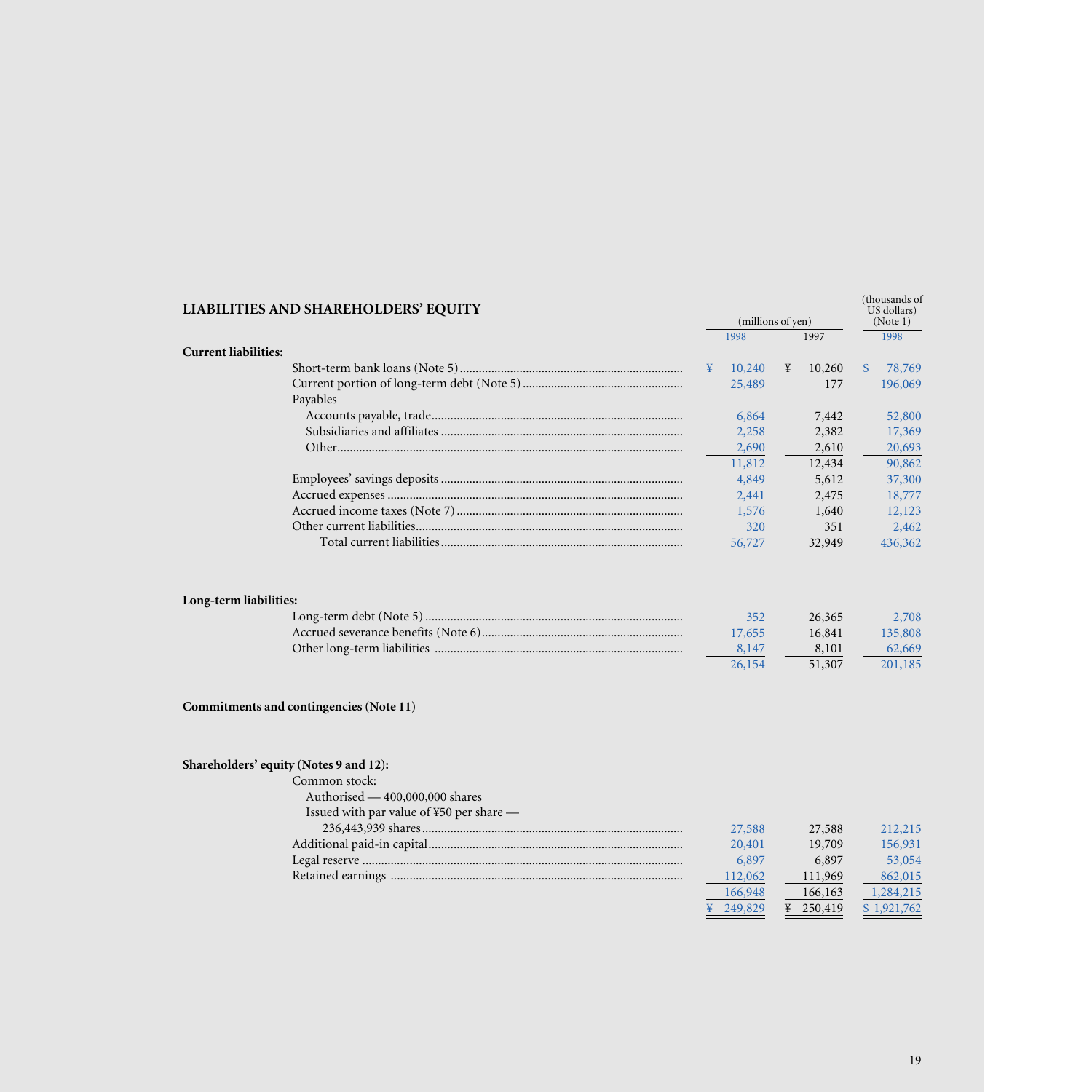# **Nisshinbo Industries, Inc. Non-Consolidated Statements of Income**

Years ended 31st March, 1998 and 1997

|                                                                       |  | (millions of yen) |           |         |               |              |  |  |  | (thousands of<br>US dollars)<br>(Note 1) |
|-----------------------------------------------------------------------|--|-------------------|-----------|---------|---------------|--------------|--|--|--|------------------------------------------|
|                                                                       |  | 1998              |           | 1997    |               | 1998         |  |  |  |                                          |
|                                                                       |  | ¥ $170,318$       | ¥ 167,272 |         |               | \$1,310,139  |  |  |  |                                          |
| <b>Costs and expenses:</b>                                            |  |                   |           |         |               |              |  |  |  |                                          |
|                                                                       |  | 150,925           |           | 148,527 |               | 1,160,962    |  |  |  |                                          |
|                                                                       |  | 16,357            |           | 15,608  |               | 125,823      |  |  |  |                                          |
|                                                                       |  | 167,282           |           | 164,135 |               | 1,286,785    |  |  |  |                                          |
|                                                                       |  | 3,036             |           | 3,137   |               | 23,354       |  |  |  |                                          |
| Other income (expenses):                                              |  |                   |           |         |               |              |  |  |  |                                          |
|                                                                       |  | 2,286             |           | 2,461   |               | 17,585       |  |  |  |                                          |
|                                                                       |  | (650)             |           | (817)   |               | (5,000)      |  |  |  |                                          |
|                                                                       |  | (1,074)           |           | (803)   |               | (8,262)      |  |  |  |                                          |
|                                                                       |  | 562               |           | 841     |               | 4,323        |  |  |  |                                          |
| <u>Income before income taxes ……………………………………………………………………………………………</u> |  | 3,598             |           | 3,978   |               | 27,677       |  |  |  |                                          |
|                                                                       |  | 1,790             |           | 2,010   |               | 13,769       |  |  |  |                                          |
|                                                                       |  | 1,808             | ¥         | 1,968   |               | 13,908       |  |  |  |                                          |
|                                                                       |  |                   | (ven)     |         |               | (US dollars) |  |  |  |                                          |
| Per share:                                                            |  |                   |           |         |               |              |  |  |  |                                          |
|                                                                       |  | 7.64              | ¥         | 8.32    | <sup>\$</sup> | 0.06         |  |  |  |                                          |
|                                                                       |  | 7.00              |           | 7.00    |               | 0.05         |  |  |  |                                          |

See Notes to Non-Consolidated Financial Statements.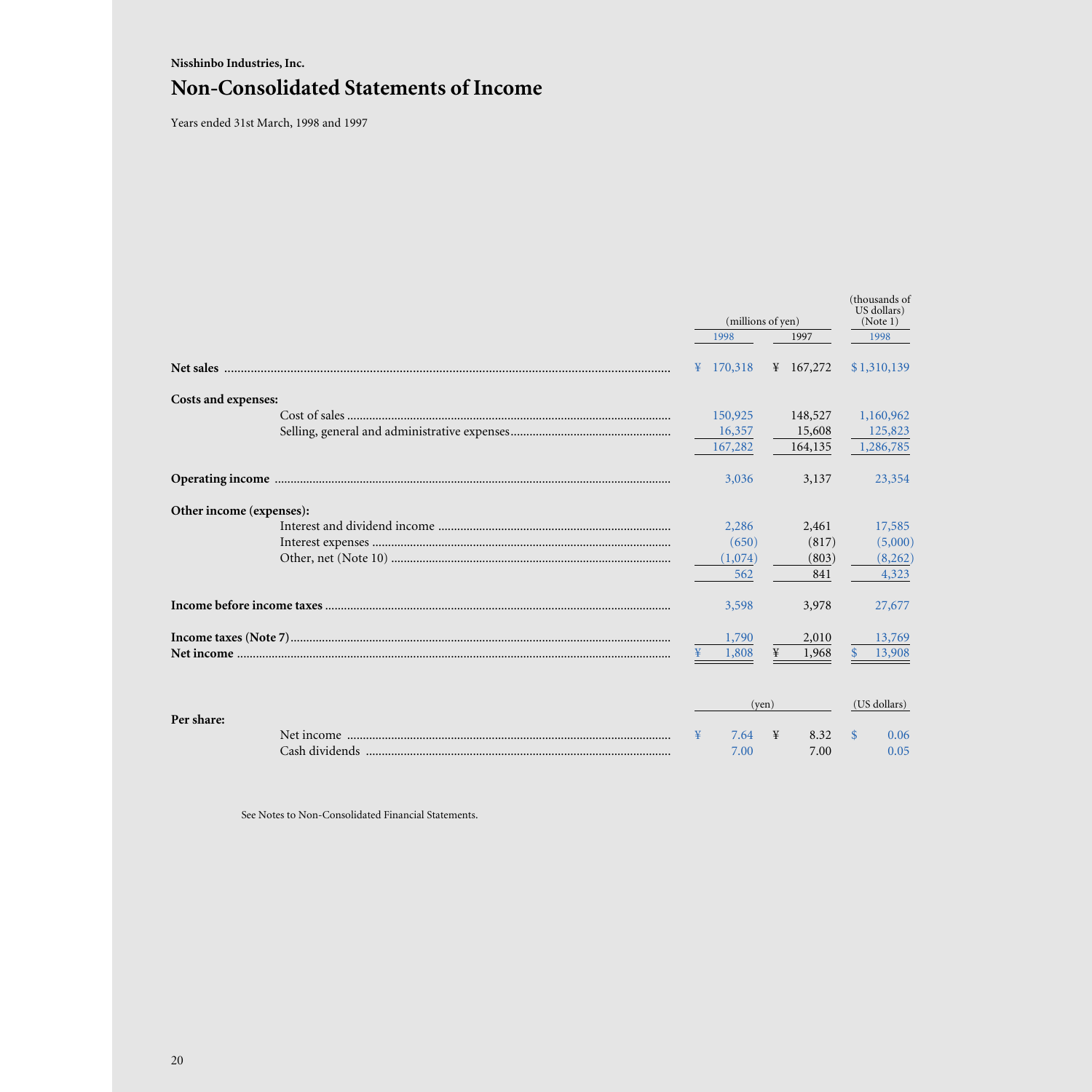# **Nisshinbo Industries, Inc. Non-Consolidated Statements of Shareholders' Equity**

Years ended 31st March, 1998 and 1997

|                             |                                                        | (millions of yen) |                     |   |                     |               |           |  |  |  |  |  |  | (thousands of |  |  |
|-----------------------------|--------------------------------------------------------|-------------------|---------------------|---|---------------------|---------------|-----------|--|--|--|--|--|--|---------------|--|--|
|                             |                                                        |                   | 1998                |   | 1997                |               | 1998      |  |  |  |  |  |  |               |  |  |
| Common stock:               |                                                        |                   |                     |   |                     |               |           |  |  |  |  |  |  |               |  |  |
|                             | Balance at beginning of year                           |                   |                     |   |                     |               |           |  |  |  |  |  |  |               |  |  |
|                             | (1998 — 236,443,939 shares; 1997 — 236,439,099 shares) | $\mathbf{F}$      | 27,588              | ¥ | 27,586              |               | \$212,215 |  |  |  |  |  |  |               |  |  |
|                             | Add:                                                   |                   |                     |   |                     |               |           |  |  |  |  |  |  |               |  |  |
|                             |                                                        |                   |                     |   | 2                   |               |           |  |  |  |  |  |  |               |  |  |
|                             | Balance at end of year                                 |                   |                     |   |                     |               |           |  |  |  |  |  |  |               |  |  |
|                             |                                                        |                   | ¥ 27,588            | ¥ | 27,588              |               | \$212,215 |  |  |  |  |  |  |               |  |  |
| Additional paid-in capital: |                                                        |                   |                     |   |                     |               |           |  |  |  |  |  |  |               |  |  |
|                             |                                                        | $\mathbf{F}$      | 19,709              | ¥ | 19,706              | $\mathbb{S}$  | 151,608   |  |  |  |  |  |  |               |  |  |
|                             | Add:                                                   |                   |                     |   |                     |               |           |  |  |  |  |  |  |               |  |  |
|                             |                                                        |                   |                     |   | 3                   |               |           |  |  |  |  |  |  |               |  |  |
|                             |                                                        |                   | 692                 |   |                     |               | 5,323     |  |  |  |  |  |  |               |  |  |
|                             |                                                        |                   | 20,401              |   | 19,709              |               | 156,931   |  |  |  |  |  |  |               |  |  |
| Legal reserve:              |                                                        |                   |                     |   |                     |               |           |  |  |  |  |  |  |               |  |  |
|                             |                                                        | ¥                 | 6,897               | ¥ | 6,896               | <sup>\$</sup> | 53,054    |  |  |  |  |  |  |               |  |  |
|                             | Add:                                                   |                   |                     |   |                     |               |           |  |  |  |  |  |  |               |  |  |
|                             |                                                        |                   |                     |   |                     |               |           |  |  |  |  |  |  |               |  |  |
|                             |                                                        |                   | 6,897               | ¥ | 6,897               | $\mathbf{\$}$ | 53,054    |  |  |  |  |  |  |               |  |  |
| <b>Retained earnings:</b>   |                                                        |                   |                     |   |                     |               |           |  |  |  |  |  |  |               |  |  |
|                             |                                                        |                   | $\frac{4}{111,969}$ |   | $\frac{111,717}{2}$ | \$.           | 861,300   |  |  |  |  |  |  |               |  |  |
|                             | Add:                                                   |                   |                     |   |                     |               |           |  |  |  |  |  |  |               |  |  |
|                             |                                                        |                   | 1,808               |   | 1,968               |               | 13,908    |  |  |  |  |  |  |               |  |  |
|                             | Deduct:                                                |                   |                     |   |                     |               |           |  |  |  |  |  |  |               |  |  |
|                             |                                                        |                   | (1,655)             |   | (1,655)             |               | (12,731)  |  |  |  |  |  |  |               |  |  |
|                             |                                                        |                   | (60)                |   | (60)                |               | (462)     |  |  |  |  |  |  |               |  |  |
|                             |                                                        |                   |                     |   | (1)                 |               |           |  |  |  |  |  |  |               |  |  |
|                             |                                                        |                   | ¥ $112,062$         |   | ¥ 111,969           |               | 862,015   |  |  |  |  |  |  |               |  |  |
|                             |                                                        |                   |                     |   |                     |               |           |  |  |  |  |  |  |               |  |  |

See Notes to Non-Consolidated Financial Statements.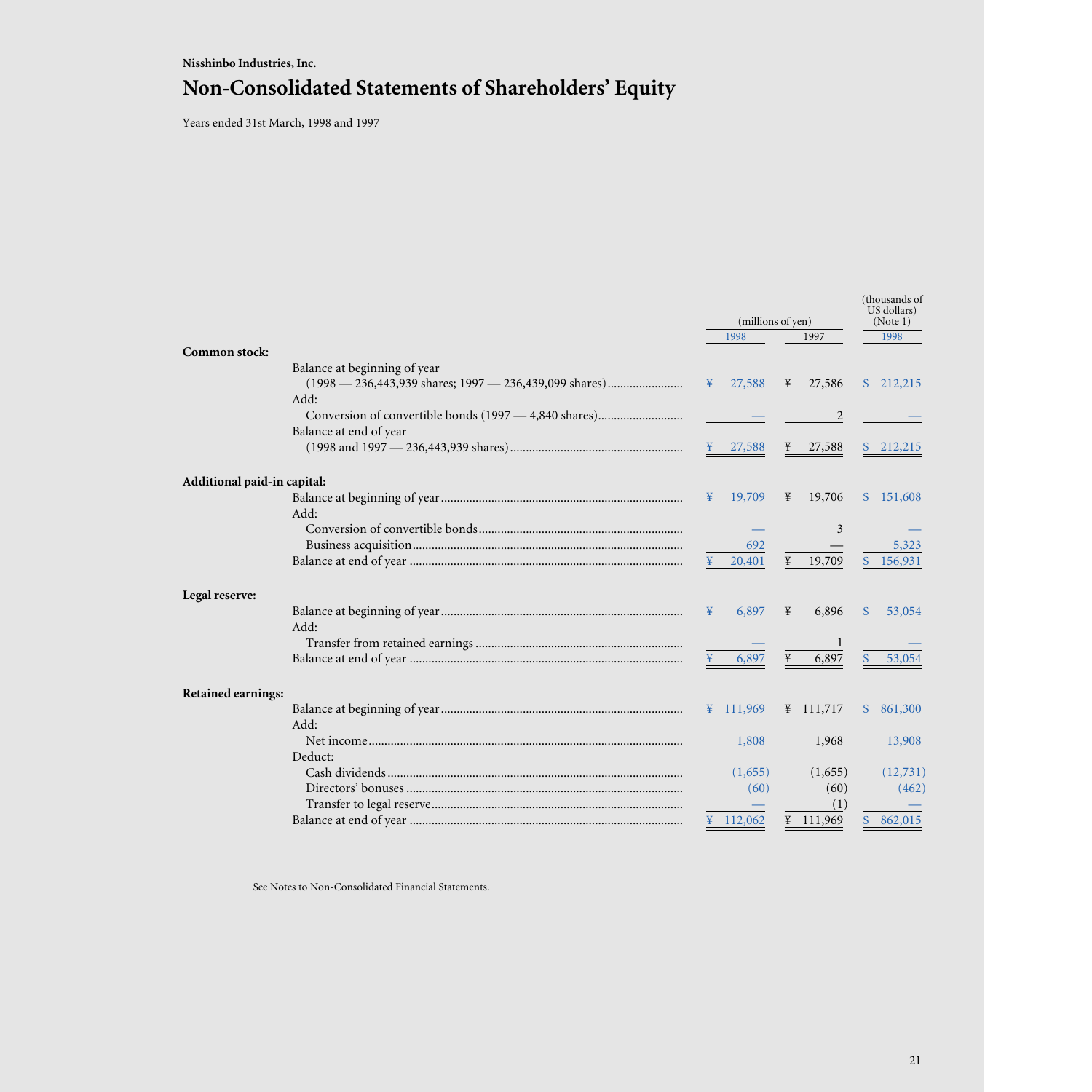Years ended 31st March, 1998 and 1997

|                                                                                   |   |                   |   |            | (thousands of<br>US dollars) |             |  |
|-----------------------------------------------------------------------------------|---|-------------------|---|------------|------------------------------|-------------|--|
|                                                                                   |   | (millions of yen) |   |            |                              | (Note 1)    |  |
|                                                                                   |   | 1998              |   | 1997       |                              | 1998        |  |
| Cash flows from operating activities:                                             |   |                   |   |            |                              |             |  |
|                                                                                   | ¥ | 1,808             | ¥ | 1,968      | $\mathbb{S}$                 | 13,908      |  |
| Adjustments to reconcile net income to net cash provided by operating activities: |   |                   |   |            |                              |             |  |
|                                                                                   |   | 10,957            |   | 11,281     |                              | 84,284      |  |
|                                                                                   |   | 95                |   | 36         |                              | 731         |  |
|                                                                                   |   | 1,542             |   | 1,377      |                              | 11,862      |  |
|                                                                                   |   | (728)             |   | (755)      |                              | (5,600)     |  |
|                                                                                   |   | 362               |   | 763        |                              | 2,785       |  |
|                                                                                   |   | (925)             |   | (880)      |                              | (7,115)     |  |
|                                                                                   |   | 79                |   | (25)       |                              | 607         |  |
|                                                                                   |   | 1,114             |   | 714        |                              | 8,569       |  |
| Changes in operating assets and liabilities:                                      |   |                   |   |            |                              |             |  |
|                                                                                   |   | (1, 411)          |   | (945)      |                              | (10, 854)   |  |
|                                                                                   |   | (2,540)           |   | 601        |                              | (19, 538)   |  |
|                                                                                   |   | (127)             |   | 26         |                              | (977)       |  |
|                                                                                   |   | (622)             |   | 1,198      |                              | (4,785)     |  |
|                                                                                   |   | (763)             |   | (462)      |                              | (5,869)     |  |
|                                                                                   |   | (34)              |   | (286)      |                              | (262)       |  |
|                                                                                   |   | (64)              |   | 1,273      |                              | (492)       |  |
|                                                                                   |   | (31)              |   | 10         |                              | (238)       |  |
|                                                                                   |   | 8,712             |   | 15,894     |                              | 67,016      |  |
| Cash flows from investing activities:                                             |   |                   |   |            |                              |             |  |
|                                                                                   |   | 58                |   | 378        |                              | 446         |  |
|                                                                                   |   | 144,820           |   | 187,907    |                              | 1,114,000   |  |
| Proceeds from sale of investment securities and investments                       |   |                   |   |            |                              |             |  |
|                                                                                   |   |                   |   | 53         |                              |             |  |
|                                                                                   |   | (10,502)          |   | (10,071)   |                              | (80,785)    |  |
|                                                                                   |   | (139, 330)        |   | (187, 636) |                              | (1,071,769) |  |
| Payment for purchase of investment securities and                                 |   |                   |   |            |                              |             |  |
|                                                                                   |   | (3,430)           |   | (1,853)    |                              | (26, 384)   |  |
|                                                                                   |   | 447               |   |            |                              | 3,438       |  |
|                                                                                   |   | 160               |   | 7          |                              | 1,231       |  |
|                                                                                   |   | (7, 777)          |   | (11,215)   |                              | (59, 823)   |  |
|                                                                                   |   |                   |   |            |                              |             |  |
| Cash flows from financing activities:                                             |   |                   |   |            |                              |             |  |
|                                                                                   |   | (703)             |   | (830)      |                              | (5,408)     |  |
|                                                                                   |   | 46                |   | 1,354      |                              | 354         |  |
|                                                                                   |   | (20)              |   |            |                              | (153)       |  |
|                                                                                   |   | (1,655)           |   | (1,655)    |                              | (12,731)    |  |
|                                                                                   |   | (60)              |   | (60)       |                              | (462)       |  |
|                                                                                   |   | (2, 392)          |   | (1,191)    |                              | (18, 400)   |  |
|                                                                                   |   | (1, 457)          |   | 3,488      |                              | (11,207)    |  |
|                                                                                   |   | 23,913            |   | 20,425     |                              | 183,946     |  |
|                                                                                   |   | 22,456            | ¥ | 23,913     |                              | 172,739     |  |
| Cash paid during the year for:                                                    |   |                   |   |            |                              |             |  |
|                                                                                   | ¥ | 650               | ¥ | 815        | $\mathbb{S}$                 | 5,000       |  |
|                                                                                   |   | 1,435             |   | 222        |                              | 11,038      |  |
|                                                                                   |   |                   |   |            |                              |             |  |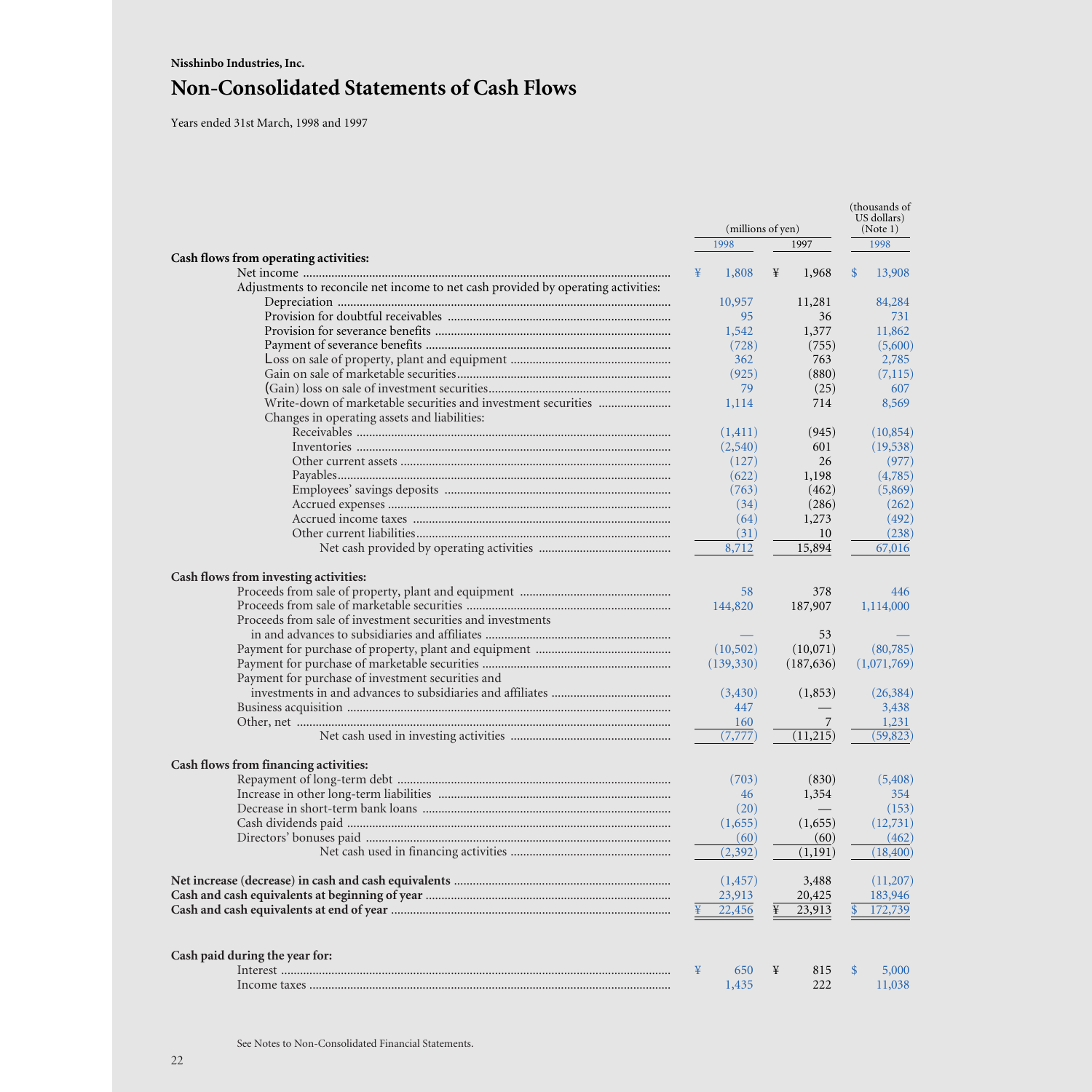### **1. Basis of presenting financial statements:**

The accompanying financial statements have been prepared in accordance with the provisions set forth in the Japanese Securities and Exchange Law and its related accounting regulations and in conformity with generally accepted accounting principles and practices in Japan.

In preparing these financial statements, however, certain reclassifications have been made to the financial statements issued domestically in Japan in order to present them in a form which is more familiar to readers outside Japan.

A statement of cash flows is not required for domestic reporting purposes but is presented herein for the readers' convenience.

In addition, the accompanying footnotes include information which is not required under generally accepted accounting principles and practices in Japan but is presented herein as additional information.

The United States dollar (\$) amounts included herein are given solely for convenience and are stated, as a matter of arithmetical computation only, at the rate of  $\text{\#}130 = \text{\$}1$ , the approximate exchange rate at 31st March, 1998. The translations should not be construed as representations that the Japanese yen amounts have been, could have been, or could in the future be, converted into United States dollars.

### **2. Summary of significant accounting policies:**

*(a) Foreign currency transactions*

Short-term receivables and payables in foreign currencies are translated into Japanese yen at the current exchange rates as of the balance sheet dates. Investments in and advances to subsidiaries and affiliates and long-term debt in foreign currencies are translated at the historical rates effective at the dates of transaction from which such accounts were originated.

*(b) Cash and cash equivalents*

In reporting cash flows, the Company considers cash and time deposits with maturities of one year or less to be cash and cash equivalents. Such time deposits may be withdrawn on demand without diminution of principal.

## *(c) Investments*

Current and non-current portfolios of marketable debt and equity securities are stated at the lower of cost or market. Other investments are stated at cost.

*(d) Inventories*

Inventories are stated at the lower of cost or market, cost being determined by the average cost method.

*(e) Property, plant and equipment*

Property, plant and equipment is stated at cost. Depreciation is computed on the declining balance method over their estimated useful lives.

*(f) Accrued severance benefits*

The annual provision for severance payments is calculated to state the liability at the amount that would be required if all employees eligible for severance payments should terminate their employment at the balance sheet date, less amounts funded. Such provision includes those for directors and statutory auditors of the Company. Normal and prior service costs of the Company's non-contributory pension plan are charged to income and funded currently.

### *(g) Income taxes*

Income taxes are provided for amounts currently payable for each fiscal year. No tax effect of temporary differences between tax and financial reporting purposes is recognised.

### **3. Inventories:**

Inventories at 31st March, 1998 and 1997 were as follows:

|  | (millions of yen) |   |        |      | дноизаниз оп<br>US dollars) |
|--|-------------------|---|--------|------|-----------------------------|
|  | 1998              |   | 1997   | 1998 |                             |
|  | 31,042            | ¥ | 29,578 |      | 238,785                     |
|  | 5.936             |   | 5,150  |      | 45,661                      |
|  | 6,536             |   | 6,246  |      | 50,277                      |
|  | 43.514            |   | 40,974 |      | 334,723                     |

(thousands of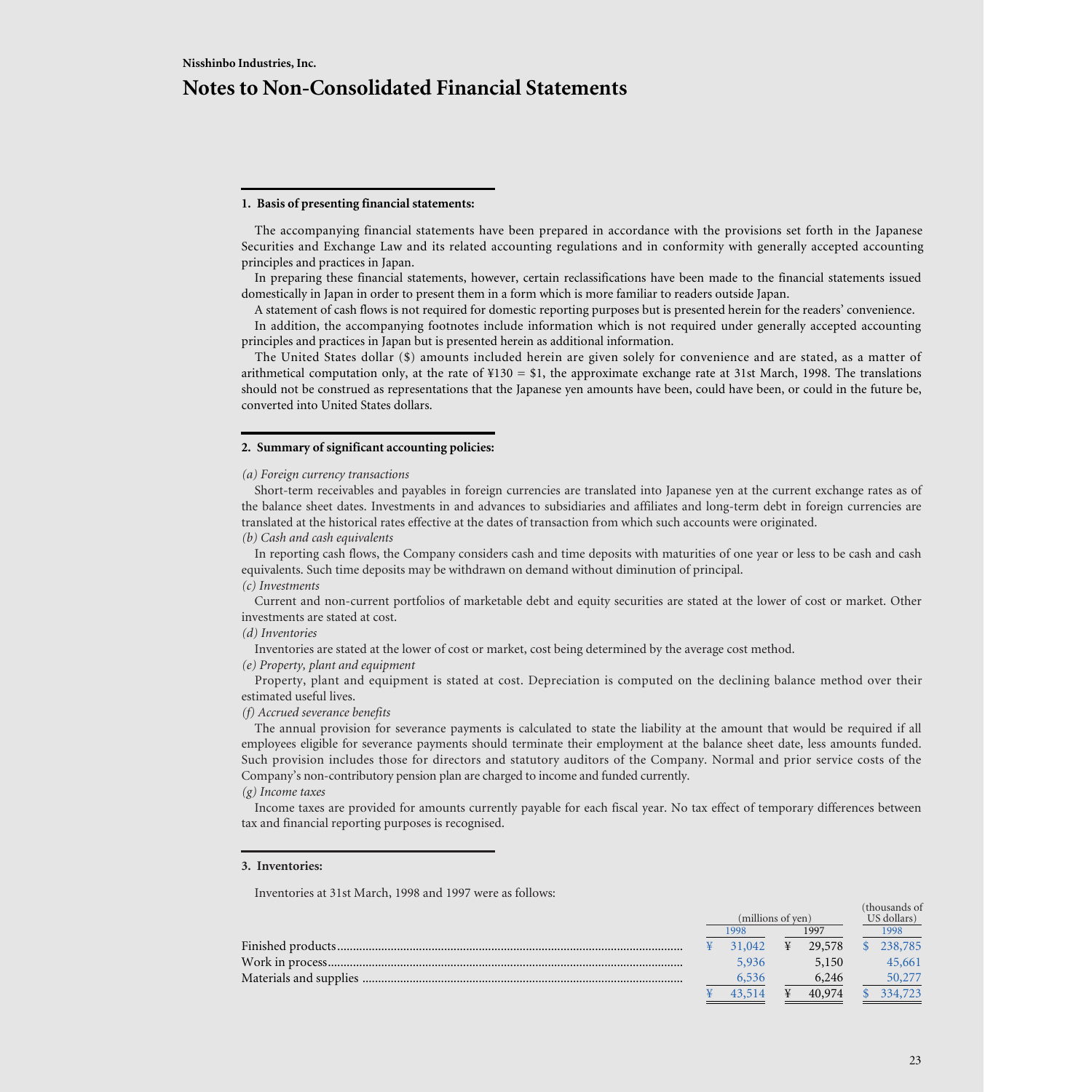## **4. Marketable equity securities:**

At 31st March, 1998 and 1997, the aggregate cost and market value of current and non-current portfolios of marketable equity securities included in marketable securities, investment securities and investments in subsidiaries and affiliates were summarised as follows:

|                         | (millions of yen)<br>1997<br>1998 |   | (thousands of<br>US dollars)<br>1998 |         |
|-------------------------|-----------------------------------|---|--------------------------------------|---------|
| Current portfolios:     |                                   |   |                                      |         |
|                         | 12,802                            | ¥ | 14,091                               | 98,477  |
|                         | 47,098                            |   | 60,600                               | 362,292 |
| Non-current portfolios: |                                   |   |                                      |         |
|                         | 21,396                            |   | 20,972                               | 164,585 |
|                         | 128,945                           |   | 171,041                              | 991,885 |
|                         |                                   |   |                                      |         |

## **5. Short-term bank loans and long-term debt:**

Short-term bank loans at 31st March, 1998 and 1997 were represented substantially by notes issued by the Company to banks, generally due in 365 days. The annual interest rates applicable to the short-term bank loans at 31st March, 1998 and 1997 were 1.0% to 1.6%.

Long-term debt at 31st March, 1998 and 1997 consisted of the following:

|                                                         |              | (millions of yen) |   |                           | (thousands of<br>US dollars) |           |  |
|---------------------------------------------------------|--------------|-------------------|---|---------------------------|------------------------------|-----------|--|
|                                                         |              | 1998              |   | 1997                      | 1998                         |           |  |
| Long-term debt with collateral:                         |              |                   |   |                           |                              |           |  |
|                                                         | ¥            | 315               | ¥ | 385                       | <sup>\$</sup>                | 2.423     |  |
| Non-interest bearing loan from a governmental institute |              |                   |   |                           |                              |           |  |
|                                                         |              | 214               |   | 321                       |                              | 1,646     |  |
| Long-term debt without collateral:                      |              |                   |   |                           |                              |           |  |
| 1.7% convertible bonds, convertible into common         |              |                   |   |                           |                              |           |  |
|                                                         |              | 25,312            |   | 25,836                    |                              | 194,708   |  |
|                                                         |              | 25,841            |   | 26,542                    |                              | 198,777   |  |
|                                                         |              | (25, 489)         |   | (177)                     |                              | (196,069) |  |
|                                                         |              | 352               |   | 26,365                    |                              | 2,708     |  |
| Annual maturities of long-term debt were as follows:    |              |                   |   |                           |                              |           |  |
| Year ending 31st March,                                 |              | (millions of yen) |   | (thousands of US dollars) |                              |           |  |
| 1000                                                    | $Y = 25.489$ |                   |   | 4.196070                  |                              |           |  |

| 1999  | 25.489 | 196.070 |
|-------|--------|---------|
| 2000. |        | .362    |
| 2001  |        | 538     |
| 2002  |        | 538     |
|       |        | 269     |
|       |        |         |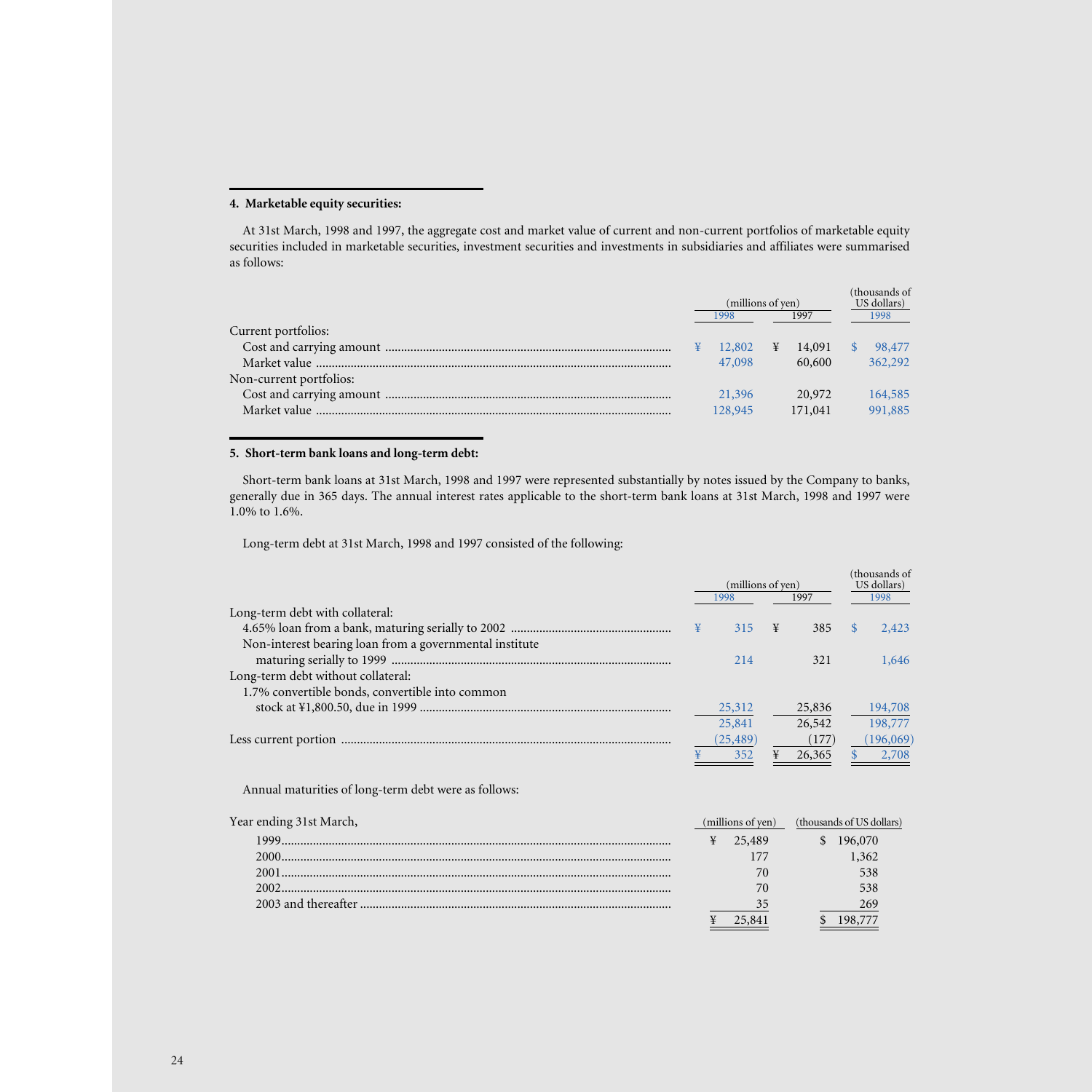At 31st March, 1998 and 1997, net book value of assets pledged as collateral for long-term loans from a bank and a governmental institute was as follows:

|                        |  | (millions of yen) | (thousands of<br>US dollars) |  |  |      |  |
|------------------------|--|-------------------|------------------------------|--|--|------|--|
|                        |  | -998              | 1997                         |  |  | 1998 |  |
|                        |  |                   |                              |  |  |      |  |
| Investment securities. |  |                   |                              |  |  | 608  |  |
|                        |  |                   |                              |  |  |      |  |

#### **6. Retirement and pension plans:**

Under most circumstances, employees terminating their employment are entitled to lump-sum severance payments based on the rate of pay at termination, years of service and certain other factors.

Provisions for severance payments charged to income for the years ended 31st March, 1998 and 1997 were ¥1,542 million (\$11,862 thousand) and ¥1,377 million, respectively.

In addition to the lump-sum severance payments described above, most employees are covered by the Company's noncontributory pension plan. Pension costs charged to income for the years ended 31st March, 1998 and 1997 were ¥68 million (\$523 thousand).

### **7. Income taxes:**

Japanese taxes on income applicable to the Company would normally result in an aggregate tax rate of approximately 51%.

The effective income tax rates on income before income taxes in the accompanying non-consolidated financial statements differ from the normal Japanese tax rates. The principal reasons for such differences are (a) the accounting policy of not providing for deferred income taxes arising from temporary differences between financial and tax reporting and (b) certain expenses which are not deductible for income tax purposes.

### **8. Leasing arrangements:**

The Company leases machinery and other facilities under non-cancellable agreements. Future minimum rental payments on the above leases are as follows:

| Year ending 31st March, | (millions of yen) | (thousands of US dollars) |  |
|-------------------------|-------------------|---------------------------|--|
| 1999 -                  | 443               | 3,408                     |  |
|                         | 293               | 2.254                     |  |
| 2001                    | 202               | .554                      |  |
| 2002                    |                   |                           |  |
|                         |                   |                           |  |
|                         |                   |                           |  |

Rental expenses charged to income for the years ended 31st March, 1998 and 1997 were ¥685 million (\$5,269 thousand) and ¥721 million, respectively.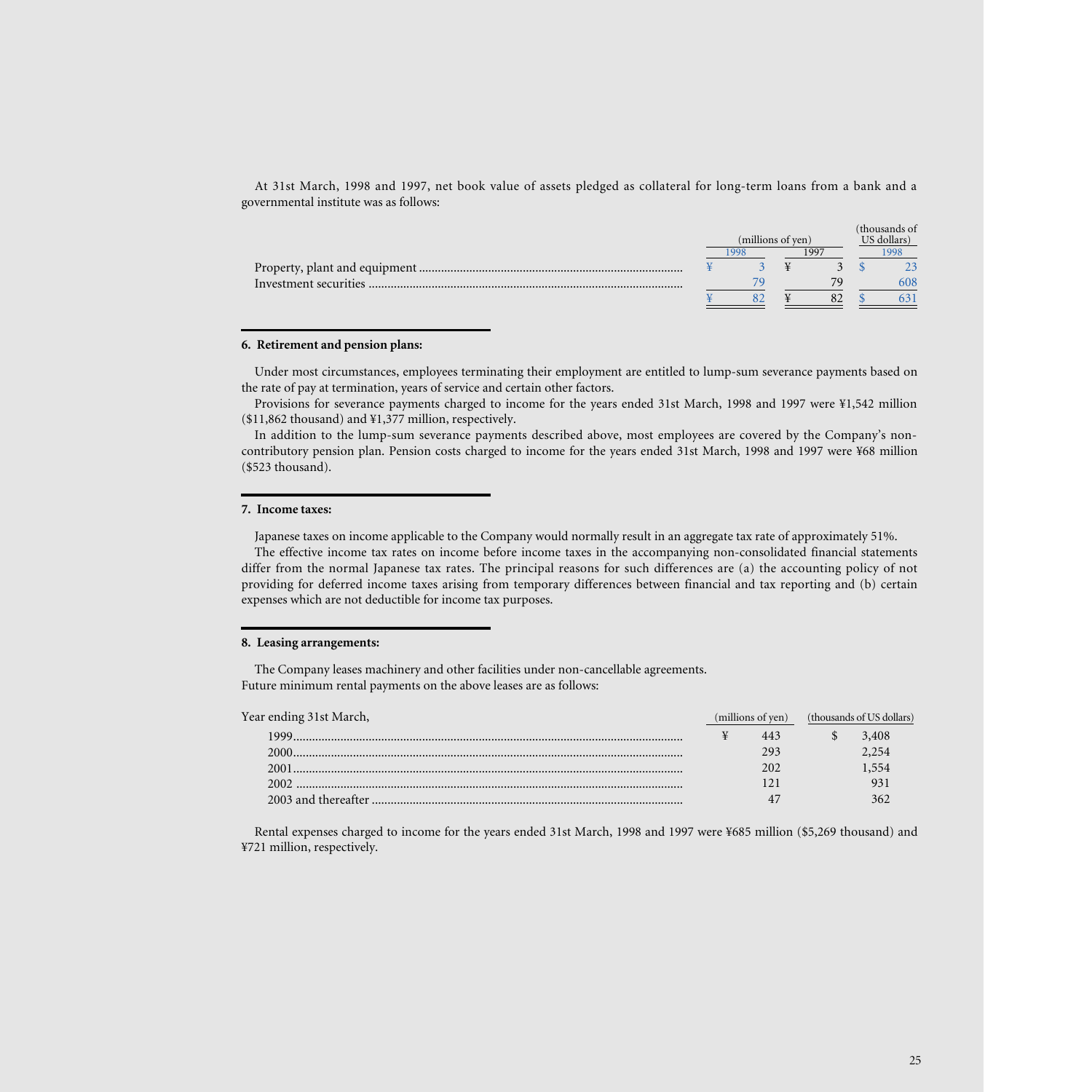### **9. Shareholders' equity:**

The Japanese Commercial Code provides that an amount equal to at least 10% of all cash payments which are made as an appropriation of retained earnings be appropriated as a legal reserve until such reserve equals 25% of stated value of capital stock. This reserve is not available for dividends but may be used to reduce a deficit by resolution of the shareholders or may be capitalised by resolution of the Board of Directors.

Dividends are approved by the shareholders at a meeting held subsequent to the fiscal year to which the dividend is applicable. In addition, a semi-annual interim dividend may be paid upon resolution of the Board of Directors, subject to limitations imposed by the Code.

The computation of net income per share is based on the weighted average number of shares of common stock outstanding during each fiscal year.

### **10. Other income (expenses) — Other, net:**

Other income (expenses) — Other, net consisted of the following:

|                   |              |    |       |             | (thousands of |  |
|-------------------|--------------|----|-------|-------------|---------------|--|
| (millions of yen) |              |    |       | US dollars) |               |  |
|                   | 1997<br>1998 |    |       | 1998        |               |  |
|                   | 362)         | (¥ | 763)  |             | 2,785)        |  |
|                   | 846          |    | 905   |             | 6,508         |  |
|                   | (1,114)      |    | (714) |             | (8, 569)      |  |
|                   | (444)        |    | (231) |             | (3, 416)      |  |
|                   |              |    | 803   |             | 8,262)        |  |

### **11. Commitments and contingencies:**

Contingent liabilities at 31st March, 1998 and 1997 for trade notes discounted with banks amounted to ¥600 million (\$4,615 thousand) and ¥2,000 million, respectively. Contingent liabilities at 31st March, 1998 and 1997 for loans guaranteed amounted to ¥8,912million (\$68,554 thousand) and ¥1,373 million, respectively.

Commitments for capital expenditures outstanding at 31st March, 1998 and 1997 were in the approximate amounts of ¥7,863 million (\$60,485 thousand) and ¥3,918 million, respectively.

#### **12. Subsequent events:**

On 26th June, 1998, the shareholders authorised the appropriation of retained earnings as follows:

|  | (millions of yen) | (thousands of US dollars) |  |
|--|-------------------|---------------------------|--|
|  |                   | \$6,369                   |  |
|  |                   |                           |  |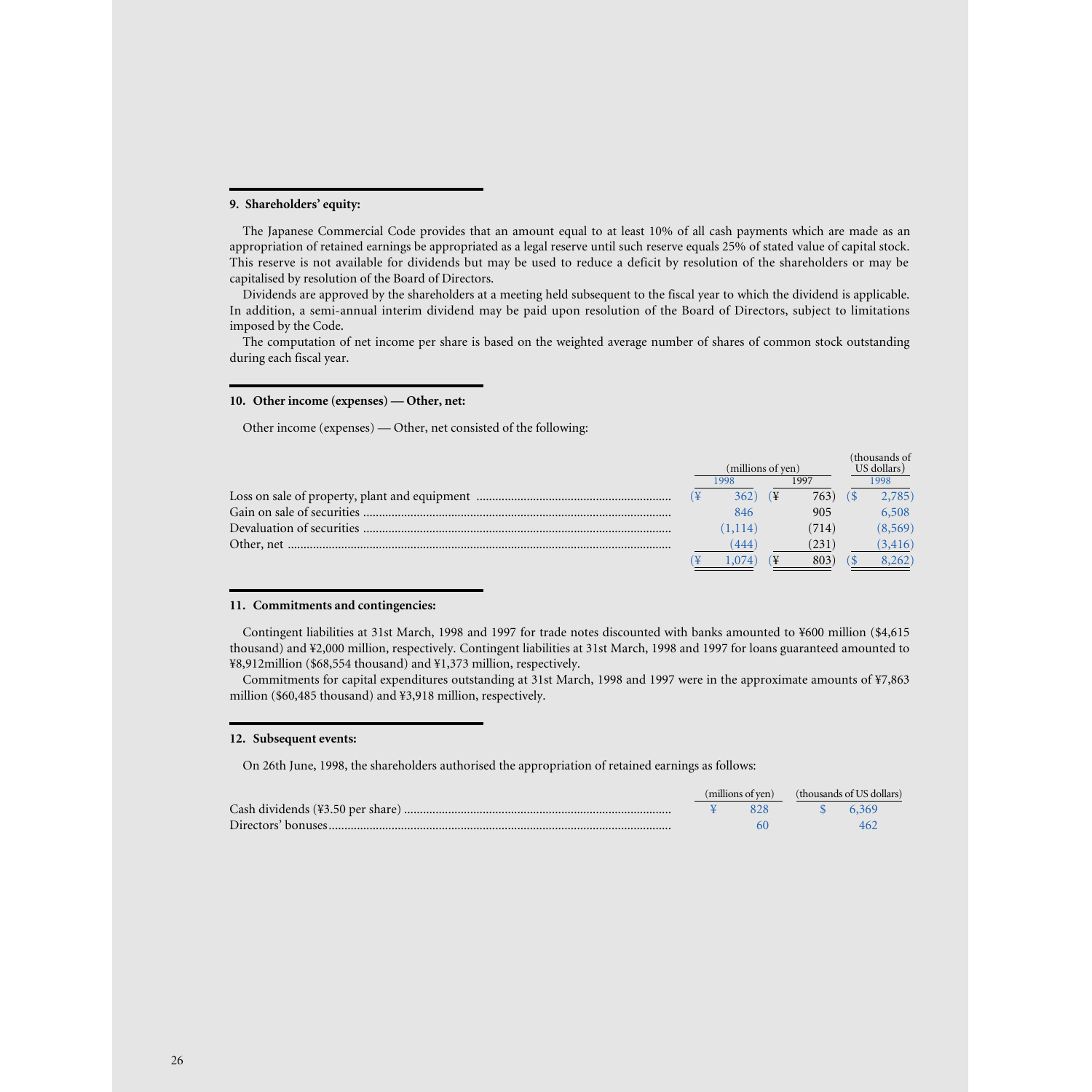# **Report of Independent Certified Public Accountants on Non-Consolidated Financial Statements**

To the Board of Directors Nisshinbo Industries, Inc.

We have examined the non-consolidated balance sheet of Nisshinbo Industries, Inc. as of 31st March, 1997, and the related statements of income, shareholders' equity and cash flows for the year then ended, all expressed in Japanese yen. Our examination was made in accordance with generally accepted auditing standards in Japan and, accordingly, included such tests of the accounting records and such other auditing procedures as we considered necessary in the circumstances.

In our opinion, the non-consolidated financial statements referred to above present fairly the financial position of Nisshinbo Industries, Inc. as of 31st March, 1997, and the results of its operations and its cash flows for the year then ended, in conformity with generally accepted accounting principles in Japan applied on a basis consistent with that of the preceding year.

The United States dollar amounts shown in the non-consolidated financial statements have been translated solely for convenience. We have reviewed this translation and, in our opinion, the non-consolidated financial statements expressed in Japanese yen have been translated into US dollars on the basis described in Note 1.

M Jenkenhip

Masami Tsukeshiba Harutaka Kataoka

27th June, 1997 Tokyo, Japan

96. Hetecks

*Certified Public Accountant Certified Public Accountant*

## **Report of Independent Certified Public Accountant on Non-Consolidated Financial Statements**

To the Board of Directors Nisshinbo Industries, Inc.

I have examined the non-consolidated balance sheet of Nisshinbo Industries, Inc. as of 31st March, 1998, and the related statements of income, shareholders' equity and cash flows for the year then ended, all expressed in Japanese yen. My examination was made in accordance with generally accepted auditing standards in Japan and, accordingly, included such tests of the accounting records and such other auditing procedures as I considered necessary in the circumstances.

In my opinion, the non-consolidated financial statements referred to above present fairly the financial position of Nisshinbo Industries, Inc. as of 31st March, 1998, and the results of its operations and its cash flows for the year then ended, in conformity with generally accepted accounting principles in Japan applied on a basis consistent with that of the preceding year.

The United States dollar amounts shown in the non-consolidated financial statements have been translated solely for convenience. I have reviewed this translation and, in my opinion, the non-consolidated financial statements expressed in Japanese yen have been translated into US dollars on the basis described in Note 1.

M Jenkenting

Masami Tsukeshiba *Certified Public Accountant*

26th June, 1998 Tokyo, Japan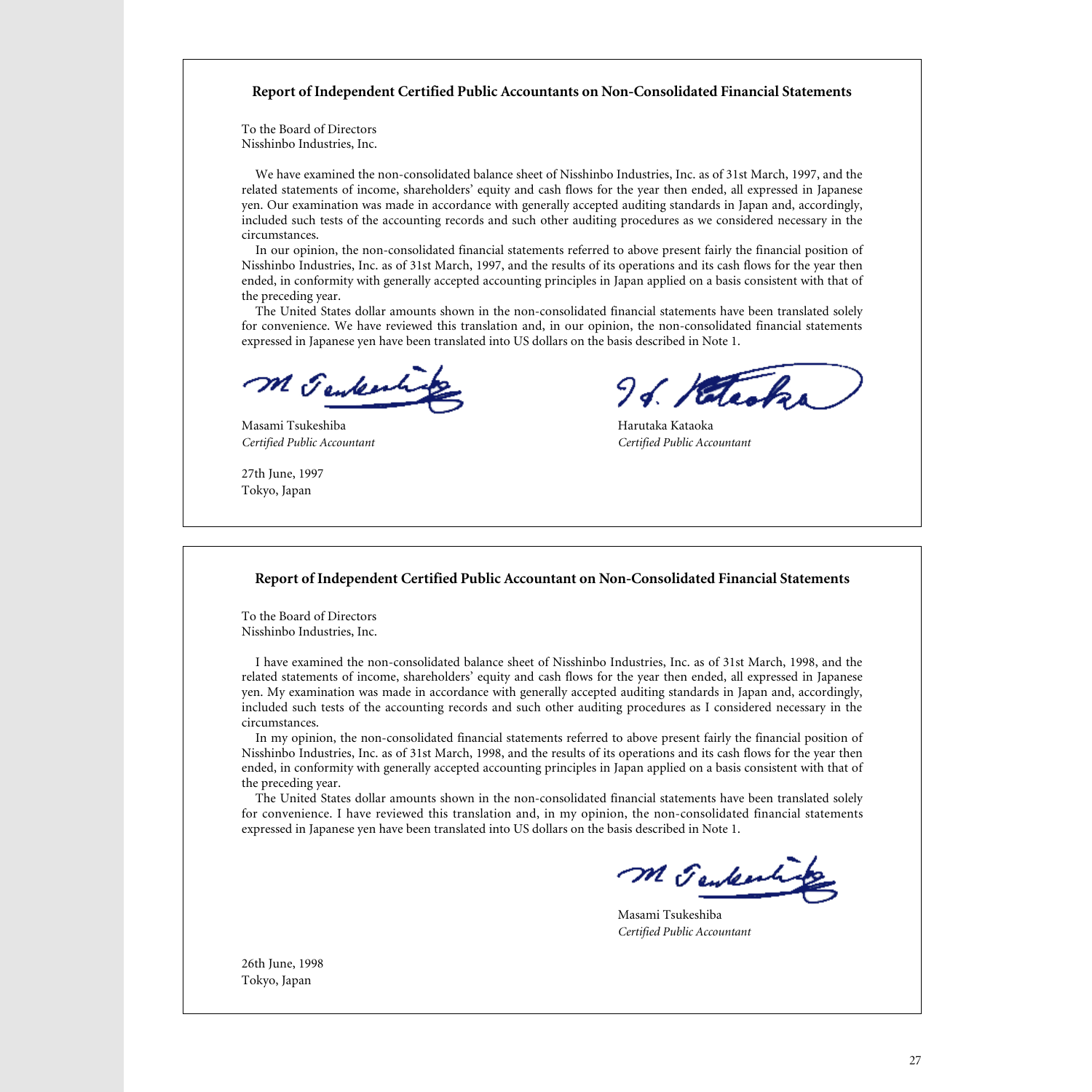**Nisshinbo Industries, Inc. and Consolidated Subsidiaries**

# **Consolidated Balance Sheets**

31st March, 1998 and 1997

| <b>ASSETS</b>             | (millions of yen) |              |   | (thousands of<br>US dollars)<br>(Note 1) |           |
|---------------------------|-------------------|--------------|---|------------------------------------------|-----------|
|                           |                   | 1997<br>1998 |   | 1998                                     |           |
| <b>Current assets:</b>    |                   |              |   |                                          |           |
| Cash and cash equivalents |                   |              |   |                                          |           |
|                           | ¥                 | 5,615        | ¥ | 3,671                                    | 43,192    |
|                           |                   | 33,007       |   | 33,672                                   | 253,900   |
|                           |                   | 38,622       |   | 37,343                                   | 297,092   |
|                           |                   | 15,635       |   | 20,332                                   | 120,269   |
| Receivables               |                   |              |   |                                          |           |
|                           |                   | 12,394       |   | 12,832                                   | 95,338    |
|                           |                   | 32,711       |   | 34,004                                   | 251,623   |
|                           |                   | 19,165       |   | 17,278                                   | 147,423   |
|                           |                   | 869          |   | 766                                      | 6,685     |
|                           |                   | 65,139       |   | 64,880                                   | 501,069   |
|                           |                   | (681)        |   | (587)                                    | (5,238)   |
|                           |                   | 64,458       |   | 64,293                                   | 495,831   |
|                           |                   | 52,851       |   | 49,030                                   | 406,546   |
|                           |                   | 1,141        |   | 629                                      | 8,777     |
|                           |                   | 172,707      |   | 171,627                                  | 1,328,515 |

# **Property, plant and equipment:**

| Land | 14,640    | 14,075     | 112,615     |
|------|-----------|------------|-------------|
|      | 88,761    | 84,759     | 682,777     |
|      | 196,196   | 184,020    | 1,509,200   |
|      | 1,159     | 310        | 8,915       |
|      | 300,756   | 283,164    | 2,313,508   |
|      | (193,011) | (177, 871) | (1,484,700) |
|      | 107,745   | 105,293    | 828,808     |

| Investments and other assets:                   |         |         |             |
|-------------------------------------------------|---------|---------|-------------|
|                                                 | 18,818  | 18,128  | 144,754     |
| Investments in and advances to non-consolidated |         |         |             |
|                                                 | 28,004  | 31,643  | 215,415     |
| ∩ther.                                          | 1,828   | 1,736   | 14,062      |
|                                                 | 48,650  | 51,507  | 374,231     |
|                                                 | 329.102 | 328,427 | \$2,531,554 |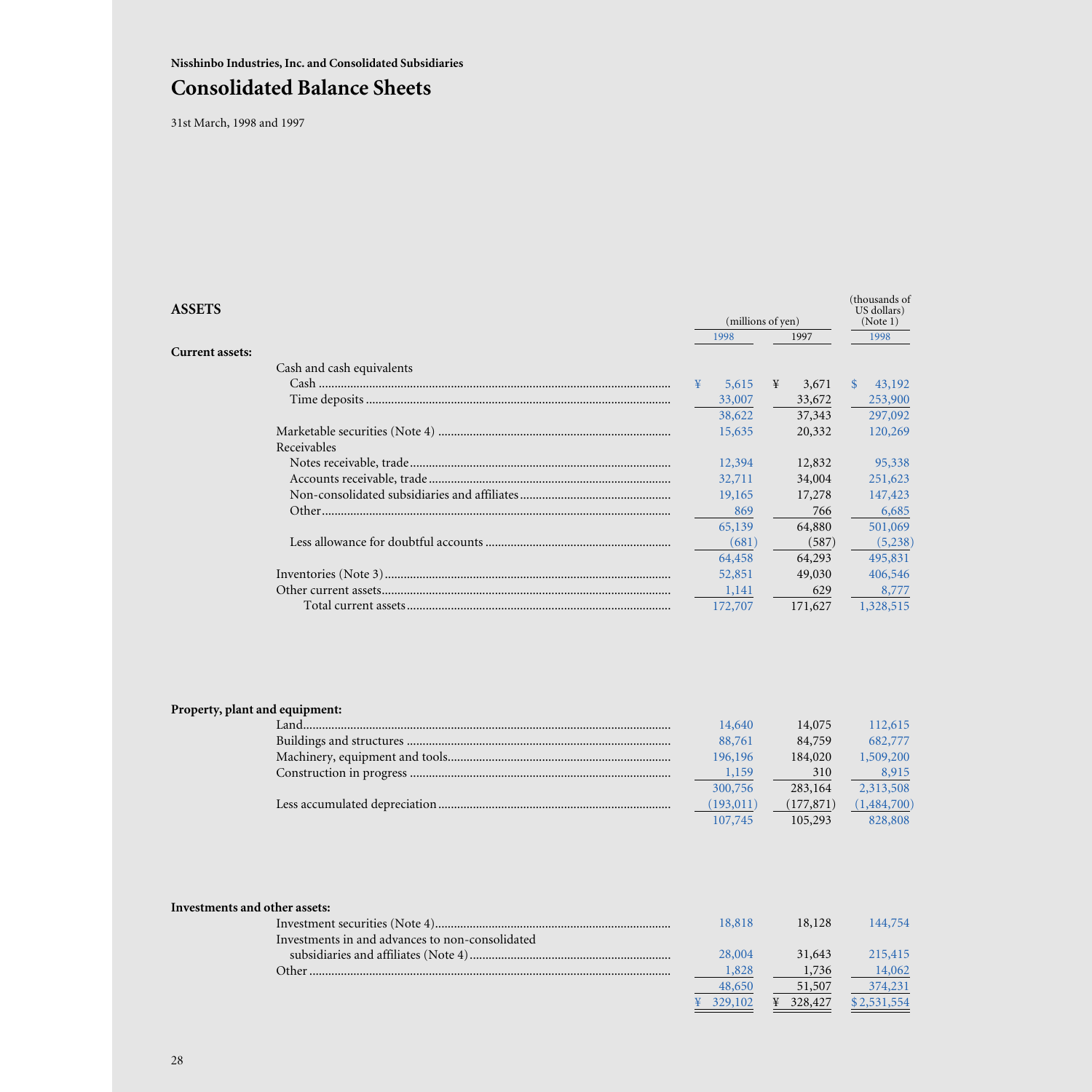| <b>LIABILITIES AND SHAREHOLDERS' EQUITY</b> |   |         |   |           | (millions of yen)       |  |  |  |  |  |  |  |  |  |  |  |  | (thousands of<br>US dollars)<br>(Note 1) |
|---------------------------------------------|---|---------|---|-----------|-------------------------|--|--|--|--|--|--|--|--|--|--|--|--|------------------------------------------|
|                                             |   | 1998    |   | 1997      | 1998                    |  |  |  |  |  |  |  |  |  |  |  |  |                                          |
| <b>Current liabilities:</b>                 |   |         |   |           |                         |  |  |  |  |  |  |  |  |  |  |  |  |                                          |
|                                             | ¥ | 30,395  | ¥ | 29,108    | 233,808<br>$\mathbb{S}$ |  |  |  |  |  |  |  |  |  |  |  |  |                                          |
|                                             |   | 26,473  |   | 531       | 203,638                 |  |  |  |  |  |  |  |  |  |  |  |  |                                          |
| Payables                                    |   |         |   |           |                         |  |  |  |  |  |  |  |  |  |  |  |  |                                          |
|                                             |   | 19,181  |   | 20,825    | 147,546                 |  |  |  |  |  |  |  |  |  |  |  |  |                                          |
|                                             |   | 1,049   |   | 1,324     | 8,069                   |  |  |  |  |  |  |  |  |  |  |  |  |                                          |
|                                             |   | 3,374   |   | 3,206     | 25,954                  |  |  |  |  |  |  |  |  |  |  |  |  |                                          |
|                                             |   | 23,604  |   | 25,355    | 181,569                 |  |  |  |  |  |  |  |  |  |  |  |  |                                          |
|                                             |   | 5,394   |   | 6,131     | 41,493                  |  |  |  |  |  |  |  |  |  |  |  |  |                                          |
|                                             |   | 4,002   |   | 4,051     | 30,785                  |  |  |  |  |  |  |  |  |  |  |  |  |                                          |
|                                             |   | 1,843   |   | 2,486     | 14,177                  |  |  |  |  |  |  |  |  |  |  |  |  |                                          |
|                                             |   | 516     |   | 565       | 3,969                   |  |  |  |  |  |  |  |  |  |  |  |  |                                          |
|                                             |   | 92,227  |   | 68,227    | 709,439                 |  |  |  |  |  |  |  |  |  |  |  |  |                                          |
| Long-term liabilities:                      |   |         |   |           |                         |  |  |  |  |  |  |  |  |  |  |  |  |                                          |
|                                             |   | 5,548   |   | 31,059    | 42,677                  |  |  |  |  |  |  |  |  |  |  |  |  |                                          |
|                                             |   | 21,263  |   | 20,224    | 163,561                 |  |  |  |  |  |  |  |  |  |  |  |  |                                          |
|                                             |   | 8,740   |   | 8,517     | 67,231                  |  |  |  |  |  |  |  |  |  |  |  |  |                                          |
|                                             |   | 35,551  |   | 59,800    | 273,469                 |  |  |  |  |  |  |  |  |  |  |  |  |                                          |
|                                             |   | 546     |   | 199       | 4,200                   |  |  |  |  |  |  |  |  |  |  |  |  |                                          |
|                                             |   | 1,405   |   | 1,443     | 10,808                  |  |  |  |  |  |  |  |  |  |  |  |  |                                          |
| Commitments and contingencies (Note 11)     |   |         |   |           |                         |  |  |  |  |  |  |  |  |  |  |  |  |                                          |
| Shareholders' equity (Notes 9 and 12):      |   |         |   |           |                         |  |  |  |  |  |  |  |  |  |  |  |  |                                          |
| Common stock:                               |   |         |   |           |                         |  |  |  |  |  |  |  |  |  |  |  |  |                                          |
| Authorised — 400,000,000 shares             |   |         |   |           |                         |  |  |  |  |  |  |  |  |  |  |  |  |                                          |
| Issued with par value of ¥50 per share —    |   |         |   |           |                         |  |  |  |  |  |  |  |  |  |  |  |  |                                          |
|                                             |   | 27,588  |   | 27,588    | 212,215                 |  |  |  |  |  |  |  |  |  |  |  |  |                                          |
|                                             |   | 20,401  |   | 19,709    | 156,931                 |  |  |  |  |  |  |  |  |  |  |  |  |                                          |
|                                             |   | 6,897   |   | 6,897     | 53,054                  |  |  |  |  |  |  |  |  |  |  |  |  |                                          |
|                                             |   | 144,488 |   | 144,565   | 1,111,446               |  |  |  |  |  |  |  |  |  |  |  |  |                                          |
|                                             |   | 199,374 |   | 198,759   | 1,533,646               |  |  |  |  |  |  |  |  |  |  |  |  |                                          |
|                                             |   | (1)     |   | (1)       | (8)                     |  |  |  |  |  |  |  |  |  |  |  |  |                                          |
|                                             |   | 199,373 |   | 198,758   | 1,533,638               |  |  |  |  |  |  |  |  |  |  |  |  |                                          |
|                                             |   | 329,102 |   | ¥ 328,427 | \$2,531,554             |  |  |  |  |  |  |  |  |  |  |  |  |                                          |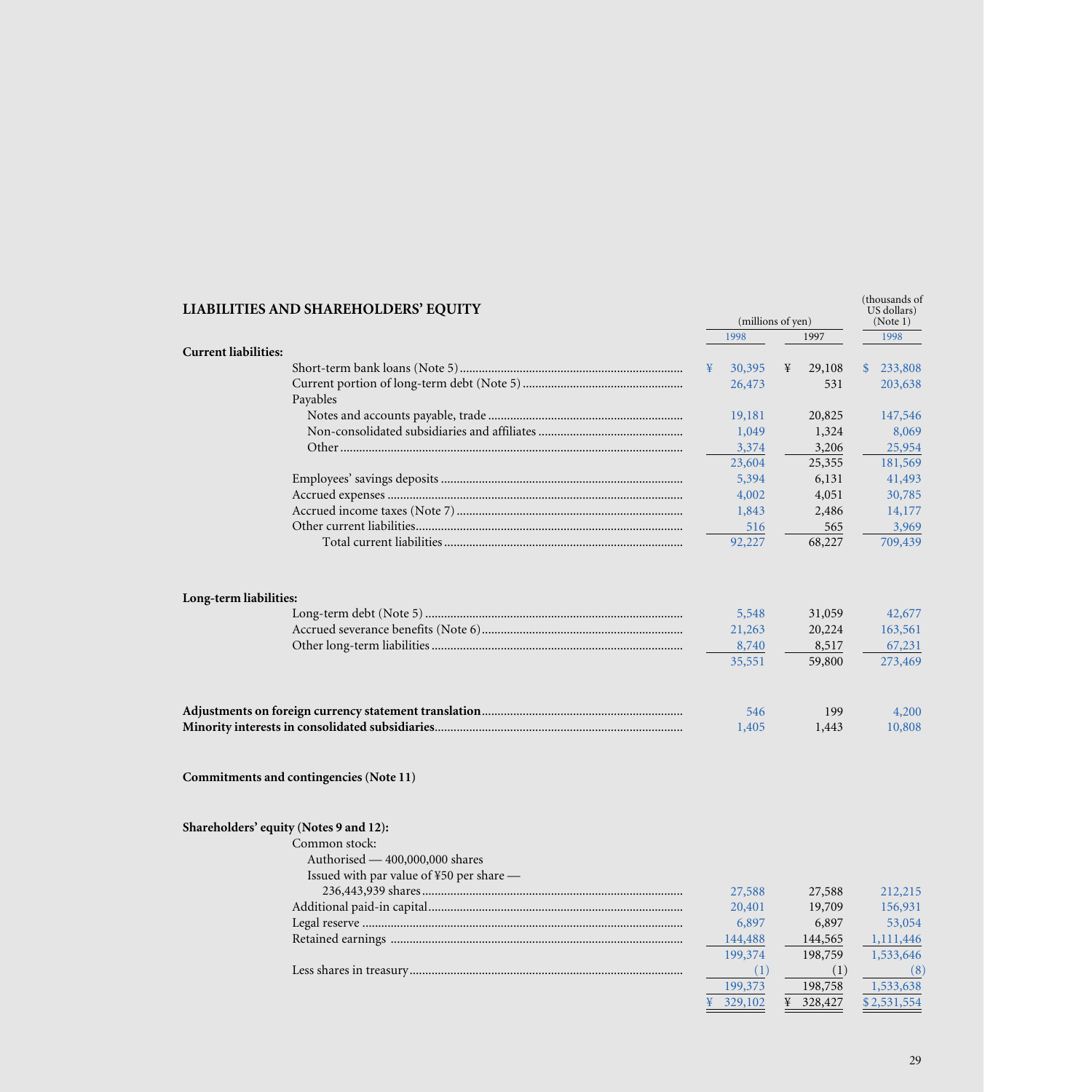# **Consolidated Statements of Income**

Years ended 31st March, 1998 and 1997

|                                                    | (millions of yen) | (thousands of<br>US dollars)<br>(Note 1) |              |
|----------------------------------------------------|-------------------|------------------------------------------|--------------|
|                                                    | 1998              | 1997                                     | 1998         |
|                                                    | 240,249<br>¥      | 234,268<br>¥                             | \$1,848,069  |
| Costs and expenses:                                |                   |                                          |              |
|                                                    | 211,305           | 206,977                                  | 1,625,423    |
|                                                    | 24,955            | 22,750                                   | 191,961      |
|                                                    | 236,260           | 229,727                                  | 1,817,384    |
|                                                    | 3,989             | 4,541                                    | 30,685       |
| Other income (expenses):                           |                   |                                          |              |
|                                                    | 2,278             | 2,341                                    | 17,523       |
|                                                    | (1,649)           | (1,741)                                  | (12,685)     |
|                                                    | (1,231)           | (265)                                    | (9, 469)     |
|                                                    | (602)             | 335                                      | (4,631)      |
| Income before income taxes, minority interests and |                   |                                          |              |
|                                                    | 3,387             | 4,876                                    | 26,054       |
|                                                    | 2,434             | 3,312                                    | 18,723       |
| Income before minority interests and               | 953               | 1,564                                    | 7,331        |
|                                                    | 88                | 317                                      | 677          |
|                                                    | 46                | 478                                      | 354          |
|                                                    | 1,087             | 2,359<br>¥                               | 8,362<br>\$  |
| Per share:                                         |                   | (yen)                                    | (US dollars) |

¥ 4.60 7.00 ¥ 9.98 7.00

\$ 0.04 0.05

Net income ........................................................................................................ Cash dividends ..................................................................................................

See Notes to Consolidated Financial Statements.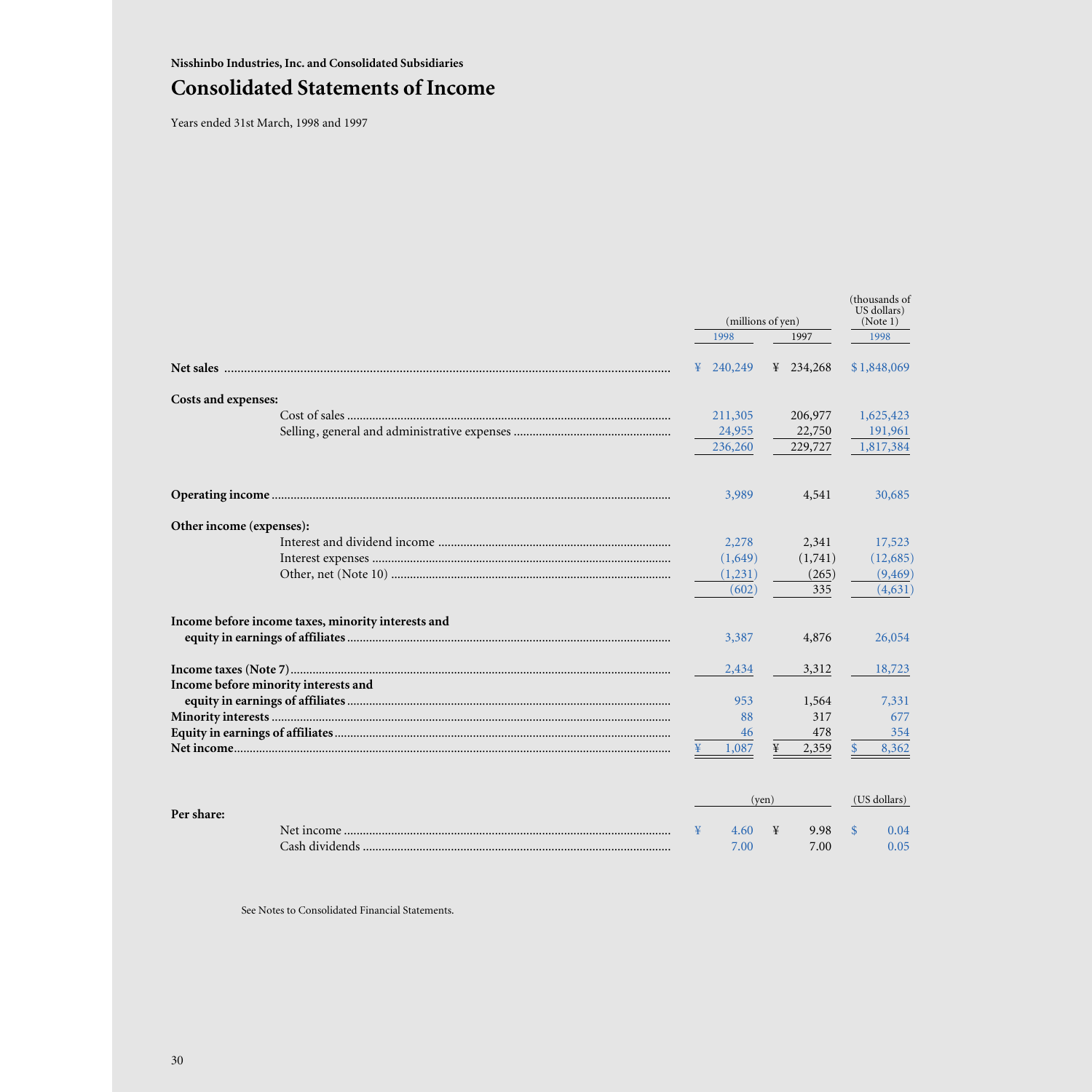# **Consolidated Statements of Shareholders' Equity**

Years ended 31st March, 1998 and 1997

|                             |                                                          | (millions of yen)    |                  |                 |           | (thousands of<br>US dollars)<br>(Note 1) |             |
|-----------------------------|----------------------------------------------------------|----------------------|------------------|-----------------|-----------|------------------------------------------|-------------|
|                             |                                                          |                      | 1998             |                 | 1997      |                                          | 1998        |
| Common stock:               | Balance at beginning of year                             |                      |                  |                 |           |                                          |             |
|                             | (1998 — 236,443,939 shares; 1997 — 236,439,099 shares)   | ¥                    | 27,588           | ¥               | 27,586    |                                          | \$212,215   |
|                             | Add:                                                     |                      |                  |                 |           |                                          |             |
|                             |                                                          |                      |                  |                 | 2         |                                          |             |
|                             | Balance at end of year                                   |                      |                  |                 |           |                                          |             |
|                             |                                                          |                      | 27,588           |                 | 27,588    |                                          | 212,215     |
| Additional paid-in capital: |                                                          |                      |                  |                 |           |                                          |             |
|                             |                                                          | ¥                    | 19,709           | ¥               | 19,706    |                                          | \$151,608   |
|                             | Add:                                                     |                      |                  |                 |           |                                          |             |
|                             |                                                          |                      |                  |                 | 3         |                                          |             |
|                             |                                                          |                      | 692              |                 |           |                                          | 5,323       |
|                             |                                                          | ¥                    | 20,401           | ¥               | 19,709    |                                          | 156,931     |
| Legal reserve:              |                                                          |                      |                  |                 |           |                                          |             |
|                             |                                                          | ¥                    | 6,897            | ¥               | 6,896     | <b>S</b>                                 | 53,054      |
|                             | Add:                                                     |                      |                  |                 |           |                                          |             |
|                             |                                                          |                      |                  |                 | 1         |                                          |             |
|                             |                                                          |                      | 6,897            | ¥               | 6,897     |                                          | 53,054      |
| Retained earnings:          |                                                          |                      |                  |                 |           |                                          |             |
|                             |                                                          |                      | ¥ 144,565        |                 | ¥ 143,955 |                                          | \$1,112,038 |
|                             | Add:                                                     |                      |                  |                 |           |                                          |             |
|                             |                                                          |                      | 1,087            |                 | 2,359     |                                          | 8,362       |
|                             |                                                          |                      | 1,191            |                 | 190       |                                          | 9,162       |
|                             | Adjustments due to increase in ownership interest in     |                      |                  |                 |           |                                          |             |
|                             |                                                          |                      | 78               |                 | (200)     |                                          | 600         |
|                             | Deduct:                                                  |                      |                  |                 |           |                                          |             |
|                             |                                                          |                      | (1,655)          |                 | (1,655)   |                                          | (12,731)    |
|                             |                                                          |                      | (86)             |                 | (83)      |                                          | (662)       |
|                             |                                                          |                      |                  |                 | (1)       |                                          |             |
|                             | Adjustments due to decrease in consolidated subsidiaries |                      | (692)            |                 |           |                                          | (5,323)     |
|                             |                                                          |                      | 144,488          |                 | 144,565   |                                          | \$1,111,446 |
| Treasury stock at cost:     |                                                          |                      |                  |                 |           |                                          |             |
|                             |                                                          | $(\frac{1}{2})$      | 1)               | $(\frac{1}{2})$ | 4)        | $\left( \frac{1}{2} \right)$             | 8)          |
|                             |                                                          |                      |                  |                 | 3         |                                          |             |
|                             |                                                          | $(\frac{\gamma}{2})$ | $\left(1\right)$ | $(\frac{1}{2})$ | 1)        | $($ \$                                   | 8)          |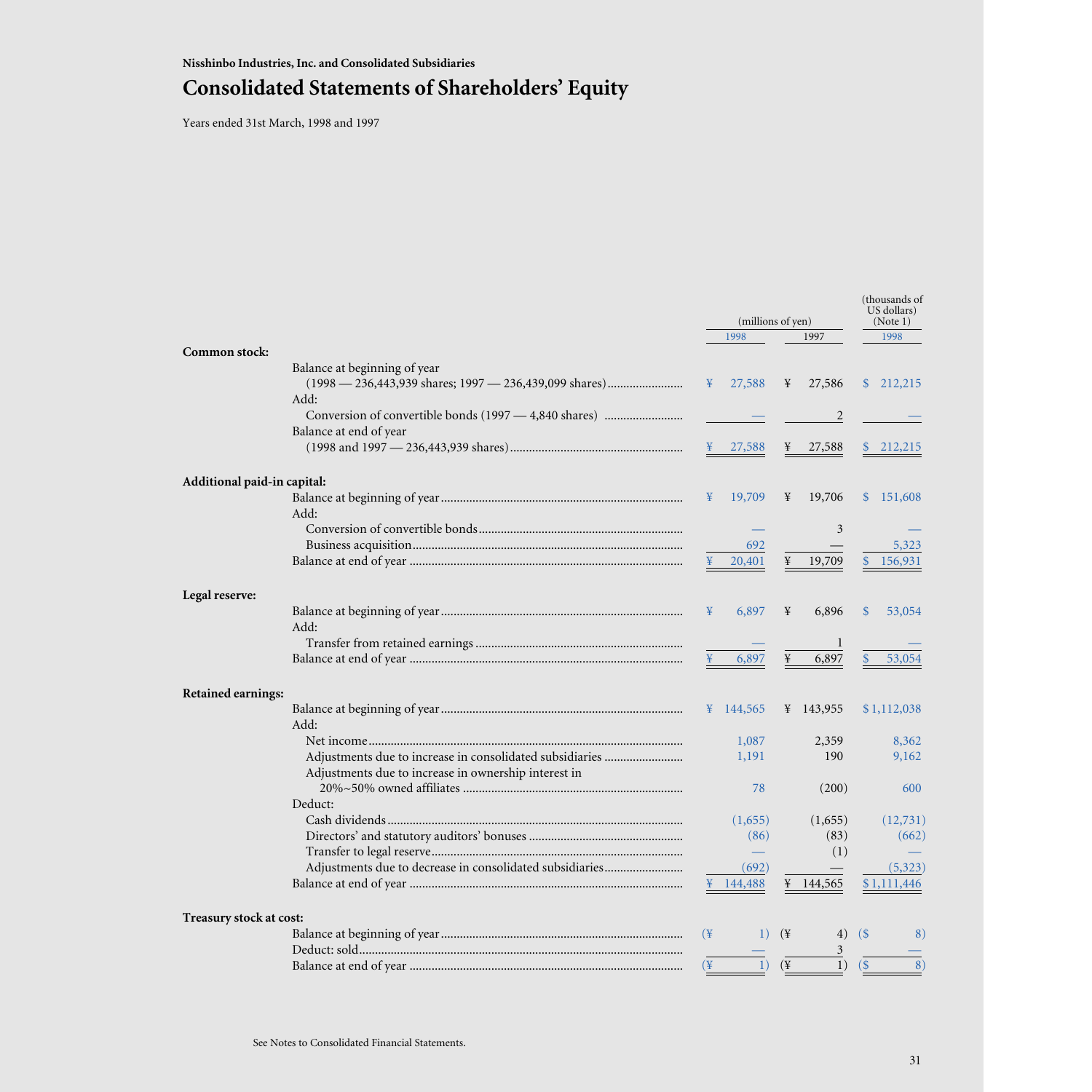# **Consolidated Statements of Cash Flows**

Years ended 31st March, 1998 and 1997

|                                                                                   |                  | (thousands of<br>US dollars) |                       |  |
|-----------------------------------------------------------------------------------|------------------|------------------------------|-----------------------|--|
|                                                                                   |                  | (millions of yen)            | (Note 1)              |  |
|                                                                                   | 1998             | 1997                         | 1998                  |  |
| Cash flows from operating activities:                                             |                  |                              |                       |  |
|                                                                                   | 1,087<br>¥       | ¥<br>2,359                   | $\mathbb{S}$<br>8,362 |  |
| Adjustments to reconcile net income to net cash provided by operating activities: |                  |                              |                       |  |
|                                                                                   | 13,634           | 13,266                       | 104,877               |  |
|                                                                                   | (46)             | (478)                        | (354)                 |  |
|                                                                                   | 94               | (5)                          | 723                   |  |
|                                                                                   | 1,977            | 1,761                        | 15,208                |  |
|                                                                                   | (942)            | (1,045)                      | (7,246)               |  |
|                                                                                   | 386              | 835                          | 2,969                 |  |
|                                                                                   | (1,053)          | (1,318)                      | (8,100)               |  |
| (Gain) loss on sale of investment securities and investments in                   |                  |                              |                       |  |
|                                                                                   | 82               | (21)                         | 631                   |  |
|                                                                                   | 1,142            | 653                          | 8,785                 |  |
|                                                                                   | 1,144            |                              | 8,800                 |  |
|                                                                                   | 2,396            | 562                          | 18,431                |  |
| Changes in operating assets and liabilities:                                      |                  |                              |                       |  |
|                                                                                   | (259)            | (1, 418)                     | (1,993)               |  |
|                                                                                   | (3,821)          | 257                          | (29, 393)             |  |
|                                                                                   | (512)            | 150                          | (3,939)               |  |
|                                                                                   | (1,751)          | 2,180                        | (13, 469)             |  |
|                                                                                   | (737)            | (383)                        | (5,669)               |  |
|                                                                                   | (49)             | (241)                        | (377)                 |  |
|                                                                                   | (643)            | 1,374                        | (4,946)               |  |
|                                                                                   | (49)             | (41)                         | (377)                 |  |
|                                                                                   | 12,080           | 18,447                       | 92,923                |  |
|                                                                                   |                  |                              |                       |  |
| Cash flows from investing activities:                                             |                  |                              |                       |  |
|                                                                                   | 109              | 432                          | 838                   |  |
|                                                                                   | 193,402          | 227,197                      | 1,487,708             |  |
| Proceeds from sale of investment securities and investments                       |                  |                              |                       |  |
| in and advances to non-consolidated subsidiaries and affiliates                   | 52               | 106                          | 400                   |  |
|                                                                                   | (12, 333)        | (12,213)                     | (94, 869)             |  |
|                                                                                   | (188, 479)       | (225,598)                    | (1,449,838)           |  |
| Payment for purchase of investment securities and                                 |                  |                              |                       |  |
| investments in and advances to non-consolidated subsidiaries and affiliates       | (1,815)          | (1,916)                      | (13,962)              |  |
|                                                                                   | 151              | 700                          | 1,161                 |  |
|                                                                                   | (8,913)          | (11,292)                     | (68, 562)             |  |
|                                                                                   |                  |                              |                       |  |
| Cash flows from financing activities:                                             |                  |                              |                       |  |
|                                                                                   | 165              | 452                          | 1,269                 |  |
|                                                                                   | (1, 136)         | (3,756)                      | (8,738)               |  |
|                                                                                   | 223              | 1,382                        | 1,716                 |  |
|                                                                                   | 601              | 304                          | 4,623                 |  |
|                                                                                   | (1,655)          | (1,655)                      | (12,731)              |  |
|                                                                                   | (86)             | (83)                         | (662)                 |  |
|                                                                                   | (1,888)          | (3,356)                      | (14, 523)             |  |
|                                                                                   | 1,279            |                              |                       |  |
|                                                                                   |                  | 3,799                        | 9,838<br>287,254      |  |
|                                                                                   | 37,343<br>38,622 | 33,544<br>37,343<br>¥        | 297,092               |  |
|                                                                                   |                  |                              |                       |  |
| Cash paid during the year for:                                                    |                  |                              |                       |  |
|                                                                                   | ¥<br>1,411       | 1,586<br>¥                   | 10,854<br>\$          |  |
|                                                                                   | 2,597            | 1,406                        | 19,977                |  |
|                                                                                   |                  |                              |                       |  |

See Notes to Consolidated Financial Statements.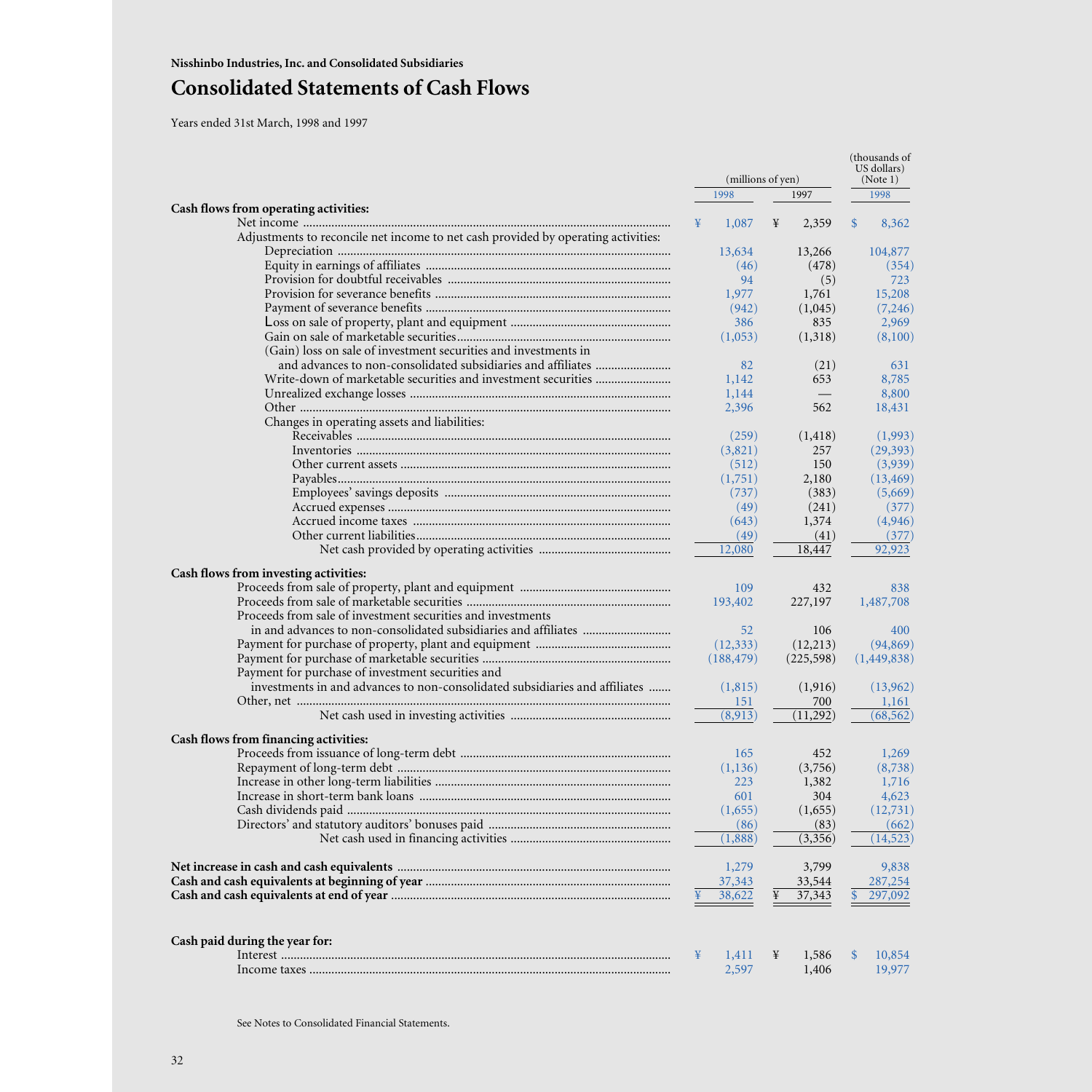# **Notes to Consolidated Financial Statements**

### **1. Basis of presenting financial statements:**

The accompanying consolidated financial statements have been prepared in accordance with the provisions set forth in the Japanese Securities and Exchange Law and its related accounting regulations and in conformity with generally accepted accounting principles and practices in Japan.

In preparing these financial statements, however, certain reclassifications have been made to the financial statements issued domestically in Japan in order to present them in a form which is more familiar to readers outside Japan.

A statement of cash flows is not required for domestic reporting purposes but is presented herein for the readers' convenience.

In addition, the accompanying footnotes include information which is not required under generally accepted accounting principles and practices in Japan but is presented herein as additional information.

The United States dollar (\$) amounts included herein are given solely for convenience and are stated, as a matter of arithmetical computation only, at the rate of  $\frac{1}{4}130 = \frac{1}{10}$ , the approximate exchange rate at 31st March, 1998. The translations should not be construed as representations that the Japanese yen amounts have been, could have been, or could in the future be, converted into United States dollars.

### **2. Summary of significant accounting policies:**

### *(a) Basis of consolidation*

The accompanying consolidated financial statements include the accounts of Nisshinbo Industries, Inc. ("Nisshinbo") and its majority-owned subsidiaries (together "Nisshinbo and its consolidated subsidiaries").

Investments in 20~50% owned affiliates were accounted for by the equity method.

Intercompany transactions and accounts have been eliminated.

*(b) Foreign currency transactions*

Short-term receivables and payables in foreign currencies are translated into Japanese yen at the current exchange rates as of the balance sheet dates.

Investments in and advances to subsidiaries and affiliates and long-term debt in foreign currencies are translated at the historical rates effective at the dates of transaction from which such accounts were originated.

### *(c) Foreign currency financial statements*

Assets, liabilities, income and expenses of foreign subsidiaries are translated into Japanese yen at the current exchange rates as of the balance sheet date.

### *(d) Cash and cash equivalents*

In reporting cash flows, Nisshinbo and its consolidated subsidiaries consider cash and time deposits with maturities of one year or less to be cash and cash equivalents. Such time deposits may be withdrawn on demand without diminution of principal.

# *(e) Investments*

Current and non-current portfolios of marketable debt and equity securities are stated at the lower of cost or market. Other investments are stated at cost.

### *(f) Inventories*

Inventories are stated principally at the lower of cost or market, cost being substantially determined by the average cost method.

*(g) Property, plant and equipment*

Property, plant and equipment is stated at cost. Depreciation is computed principally on the declining balance method over their estimated useful lives.

### *(h) Accrued severance benefits*

The annual provision for severance payments is calculated to state the liability at the amount that would be required if all employees eligible for severance payments should terminate their employment at the balance sheet date, less amounts funded. With minor exceptions, such provision includes those for directors and statutory auditors of Nisshinbo and its consolidated subsidiaries. Normal and prior service costs of Nisshinbo and its consolidated subsidiaries' non-contributory pension plans are charged to income and funded currently.

### *(i) Income taxes*

Income taxes are provided for amounts currently payable for each fiscal year. No tax effect of temporary differences between tax and financial reporting purposes is recognised.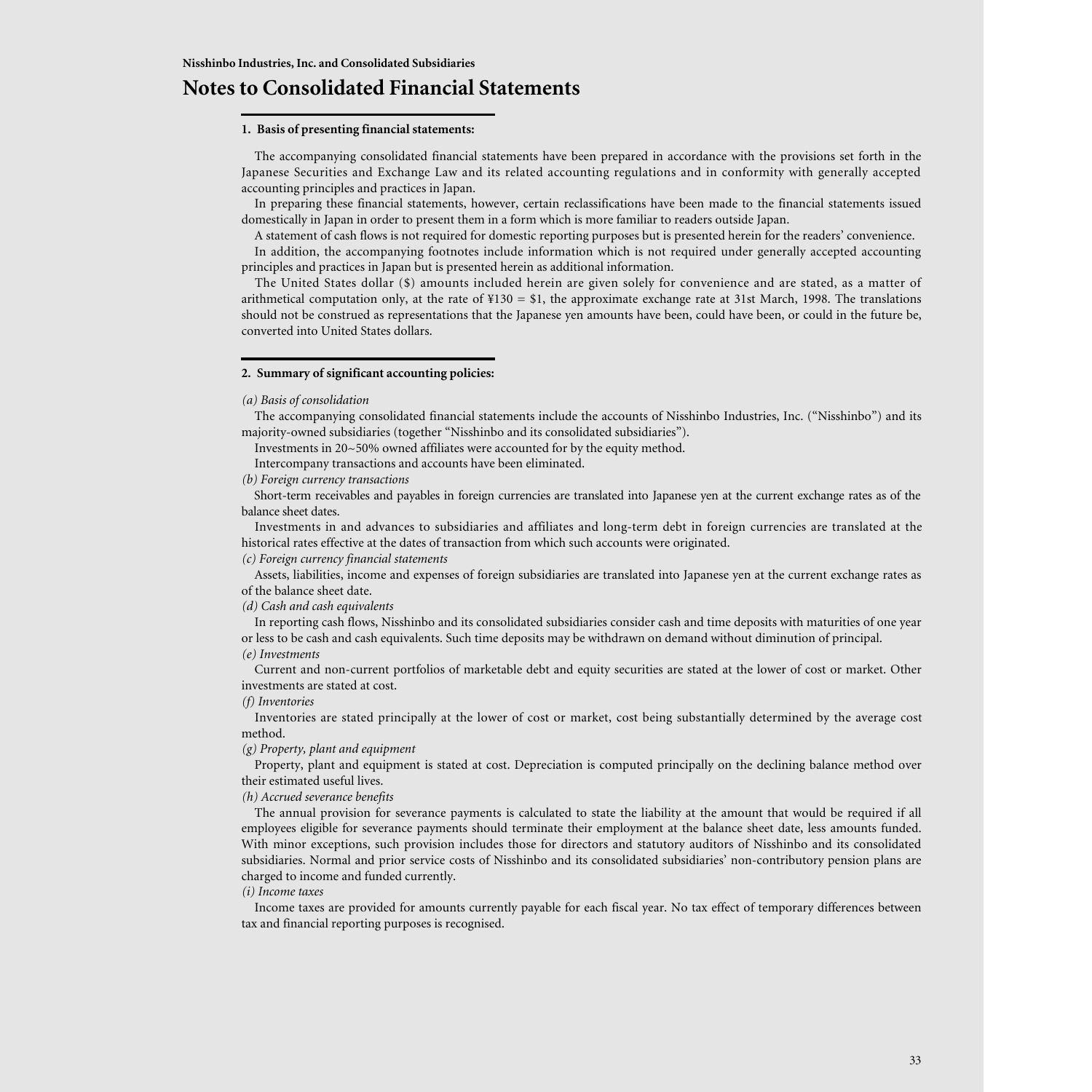## **3. Inventories:**

Inventories at 31st March, 1998 and 1997 were as follows:

|  | (millions of yen) |        |      | (thousands of<br>US dollars) |  |         |  |  |  |      |
|--|-------------------|--------|------|------------------------------|--|---------|--|--|--|------|
|  | 1998              |        | 1997 |                              |  |         |  |  |  | 1998 |
|  |                   | 33.769 | ¥    | 31,685                       |  | 259,762 |  |  |  |      |
|  |                   | 9,747  |      | 9.261                        |  | 74,977  |  |  |  |      |
|  |                   | 9,335  |      | 8,084                        |  | 71,807  |  |  |  |      |
|  |                   | 52.851 |      | 49,030                       |  | 406,546 |  |  |  |      |

## **4. Marketable equity securities:**

At 31st March, 1998 and 1997, the aggregate cost and market value of current and non-current portfolios of marketable equity securities included in marketable securities, investment securities and investments in non-consolidated subsidiaries and affiliates were summarised as follows:

|                         | (millions of yen) |         |      | (thousands of<br>US dollars) |          |           |  |  |  |  |  |      |
|-------------------------|-------------------|---------|------|------------------------------|----------|-----------|--|--|--|--|--|------|
|                         | 1998              |         | 1997 |                              |          |           |  |  |  |  |  | 1998 |
| Current portfolios:     |                   |         |      |                              |          |           |  |  |  |  |  |      |
|                         |                   | 13,429  | ¥    | 14,741                       | <b>S</b> | 103,300   |  |  |  |  |  |      |
|                         |                   | 48,275  |      | 61,868                       |          | 371,346   |  |  |  |  |  |      |
| Non-current portfolios: |                   |         |      |                              |          |           |  |  |  |  |  |      |
|                         |                   | 39,735  |      | 37,423                       |          | 305,654   |  |  |  |  |  |      |
|                         |                   | 132,029 |      | 174,625                      |          | 1,015,608 |  |  |  |  |  |      |
|                         |                   |         |      |                              |          |           |  |  |  |  |  |      |

### **5. Short-term bank loans and long-term debt:**

Short-term bank loans at 31st March, 1998 and 1997 were principally represented by 180 to 365 days notes issued by Nisshinbo and its consolidated subsidiaries to banks. The annual interest rates applicable to the short-term bank loans at 31st March, 1998 and 1997 were 1.0% to 9.5% and 1.0 % to 6.9%, respectively.

Long-term debt at 31st March, 1998 and 1997 consisted of the following:

|                                                                       |   | (millions of yen)<br>1998<br>1997 |   |        |               |            |  |  |  |  |  |  |  |  | (thousands of<br>US dollars)<br>1998 |
|-----------------------------------------------------------------------|---|-----------------------------------|---|--------|---------------|------------|--|--|--|--|--|--|--|--|--------------------------------------|
| Long-term debt with collateral:                                       |   |                                   |   |        |               |            |  |  |  |  |  |  |  |  |                                      |
| Loans from banks maturing serially to 2002, ranging from 1.2% to 4.7% | ¥ | 1,231                             | ¥ | 1,155  | <sup>\$</sup> | 9,469      |  |  |  |  |  |  |  |  |                                      |
| Non-interest bearing loan from a governmental institute               |   |                                   |   |        |               |            |  |  |  |  |  |  |  |  |                                      |
|                                                                       |   | 214                               |   | 321    |               | 1,646      |  |  |  |  |  |  |  |  |                                      |
| Long-term debt without collateral:                                    |   |                                   |   |        |               |            |  |  |  |  |  |  |  |  |                                      |
| Loans from banks maturing serially to 2001, ranging from 1.6% to 3.4% |   | 394                               |   | 751    |               | 3.031      |  |  |  |  |  |  |  |  |                                      |
| 1.7% convertible bonds, convertible into common                       |   |                                   |   |        |               |            |  |  |  |  |  |  |  |  |                                      |
|                                                                       |   | 25,312                            |   | 25,836 |               | 194,708    |  |  |  |  |  |  |  |  |                                      |
|                                                                       |   | 3,958                             |   | 3.527  |               | 30,446     |  |  |  |  |  |  |  |  |                                      |
|                                                                       |   | 912                               |   |        |               | 7,015      |  |  |  |  |  |  |  |  |                                      |
|                                                                       |   | 32,021                            |   | 31,590 |               | 246,315    |  |  |  |  |  |  |  |  |                                      |
|                                                                       |   | (26, 473)                         |   | (531)  |               | (203, 638) |  |  |  |  |  |  |  |  |                                      |
|                                                                       |   | 5,548                             | ¥ | 31,059 |               | 42,677     |  |  |  |  |  |  |  |  |                                      |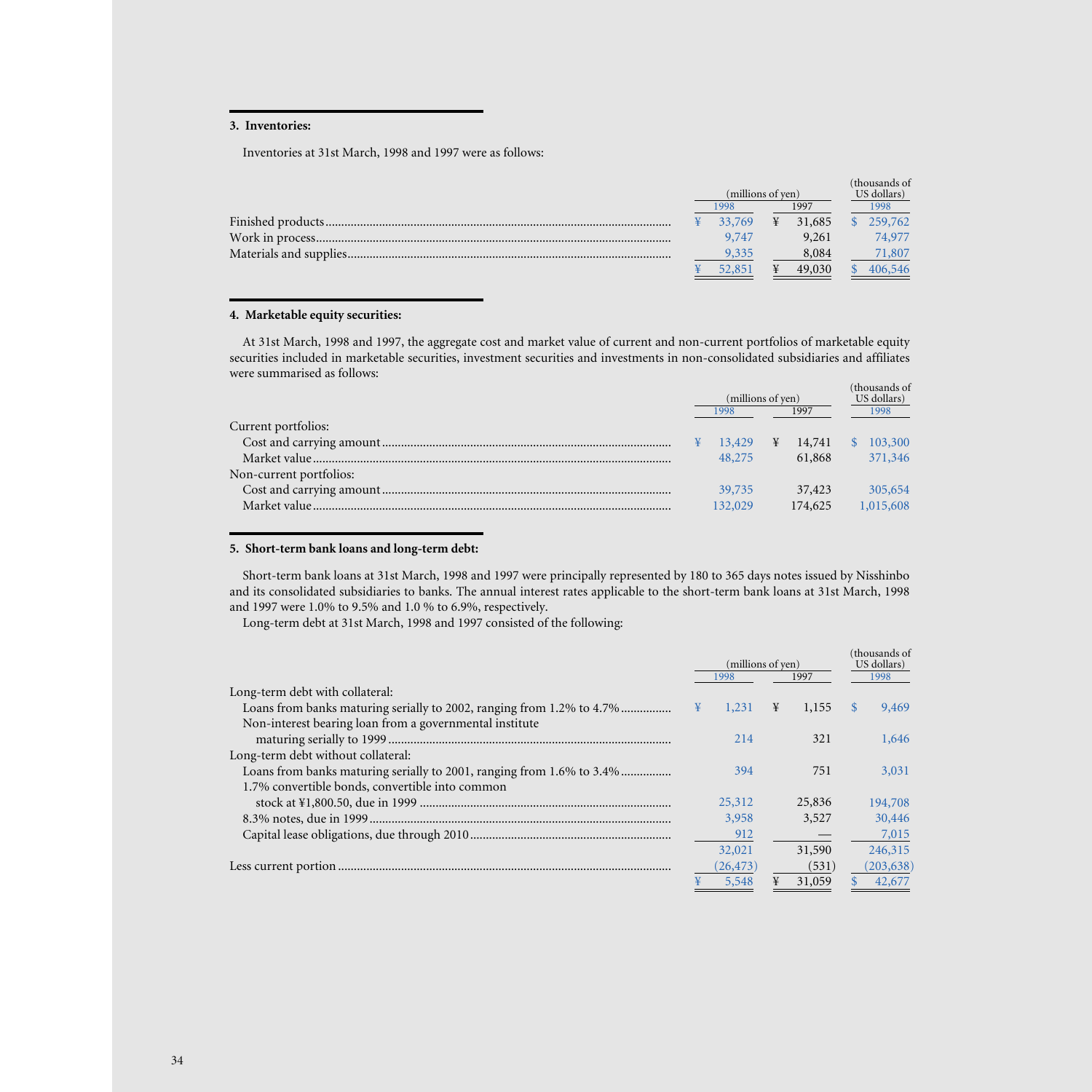Annual maturities of long-term debt were as follows:

| Year ending 31st March, | (millions of yen) | (thousands of US dollars) |
|-------------------------|-------------------|---------------------------|
|                         | 26,473            | \$203,638                 |
|                         | 4.458             | 34,292                    |
|                         | 215               | 1,654                     |
| 2002                    |                   |                           |
|                         | 748               | 5,754                     |
|                         |                   |                           |

At 31st March, 1998 and 1997, net book value of assets pledged as collateral for short-term bank loans and long-term loans from banks and a governmental institute was as follows:

|                        |                   |       |             |  | (thousands of |
|------------------------|-------------------|-------|-------------|--|---------------|
|                        | (millions of yen) |       | US dollars) |  |               |
|                        |                   | 998   | 1997        |  | 998           |
|                        |                   | 3.186 | 4.617       |  | 24,507        |
| Investment securities. |                   |       | 79.         |  | 608           |
|                        |                   | .265  | 4.696       |  | .115          |
|                        |                   |       |             |  |               |

### **6. Retirement and pension plans:**

Under most circumstances, employees terminating their employment are entitled to lump-sum severance payments based on the rate of pay at termination, years of service and certain other factors.

Provisions for severance payments charged to income for the years ended 31st March, 1998 and 1997 were ¥1,977 million (\$15,208 thousand) and ¥1,761 million, respectively.

In addition to the lump-sum severance payments described above, most employees are covered by Nisshinbo and its consolidated subsidiaries' non-contributory pension plans. Pension costs charged to income for the years ended 31st March, 1998 and 1997 were ¥236 million (\$1,815 thousand) and ¥232 million, respectively.

## **7. Income taxes:**

Japanese taxes on income applicable to Nisshinbo and its domestic consolidated subsidiaries would normally result in an aggregate tax rate of approximately 51%.

The effective income tax rates on income before income taxes, minority interests and equity in earnings of affiliates in the accompanying consolidated financial statements differ from the normal Japanese tax rates. The principal reasons for such differences are (a) the accounting policy of not providing for deferred income taxes arising from temporary differences between financial and tax reporting and (b) certain expenses which are not deductible for income tax purposes.

#### **8. Leasing arrangements:**

The Company and its consolidated subsidiaries lease machinery and other facilities under non-cancellable agreements. Future minimum rental payments on the above leases are as follows:

| Year ending 31st March, | (millions of ven) | (thousands of US dollars) |  |
|-------------------------|-------------------|---------------------------|--|
| 1999.                   | 825               | 6.346                     |  |
| 2000.                   |                   |                           |  |
| 2001                    | 458               | 3,523                     |  |
| 2002                    | 346               | 2,662                     |  |
|                         | 334               | 2,569                     |  |

Rental expenses charged to income for the years ended 31st March, 1998 and 1997 were ¥1,066 million (\$8,200 thousand) and ¥1,198 million, respectively.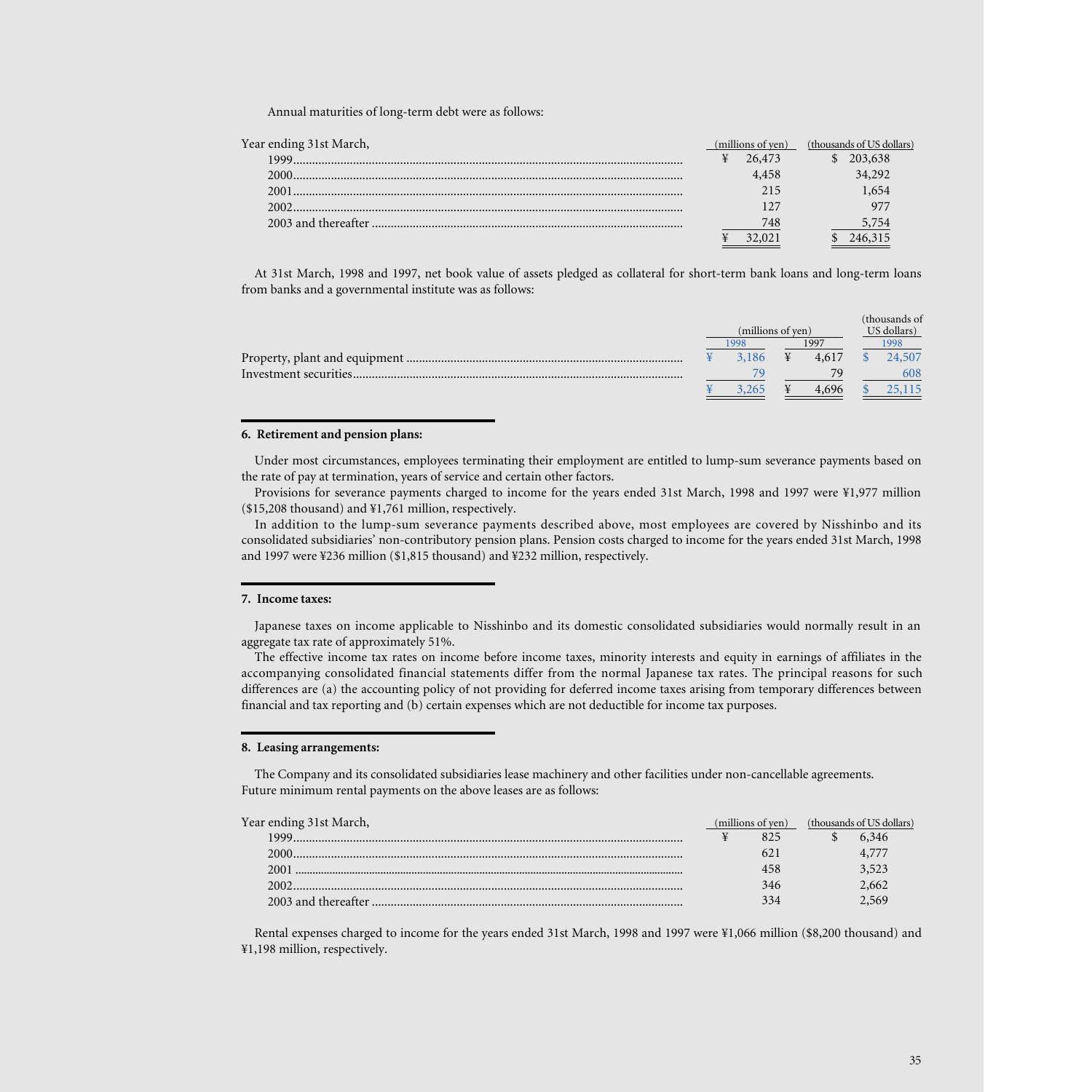### **9. Shareholders' equity:**

The Japanese Commercial Code provides that an amount equal to at least 10% of all cash payments which are made as an appropriation of retained earnings be appropriated as a legal reserve until such reserve equals 25% of stated value of capital stock. This reserve is not available for dividends but may be used to reduce a deficit by resolution of the shareholders or may be capitalised by resolution of the Board of Directors.

Dividends are approved by the shareholders at a meeting held subsequent to the fiscal year to which the dividend is applicable. In addition, a semi-annual interim dividend may be paid upon resolution of the Board of Directors, subject to limitations imposed by the Code.

The computation of net income per share is based on the weighted average number of shares of common stock outstanding during each fiscal year.

### **10. Other income (expenses) — Other, net:**

Other income (expenses) — Other, net consisted of the following:

|  |                   |  |       |             | (thousands of |
|--|-------------------|--|-------|-------------|---------------|
|  | (millions of yen) |  |       | US dollars) |               |
|  | 1998              |  | 1997  |             | 1998          |
|  | 386)              |  | 835)  |             | 2,969)        |
|  |                   |  | 1.339 |             | 7,469         |
|  | (1,142)           |  | (653) |             | (8, 785)      |
|  | (674)             |  | (116) |             | (5, 184)      |
|  |                   |  | 2651  |             | 9,469)        |

### **11. Commitments and contingencies:**

Contingent liabilities at 31st March, 1998 and 1997 for trade notes discounted with banks and tradenotes delivered with endorsements for payments amounted to ¥2,004 million (\$15,415 thousand) and ¥4,119 million, respectively. Contingent liabilities at 31st March, 1998 and 1997 for loans guaranteed amounted to ¥2,690 million (\$20,692 thousand) and ¥1,386 million, respectively.

Commitments for capital expenditures outstanding at 31st March, 1998 and 1997 were in the approximate amounts of ¥8,045 million (\$61,885 thousand) and ¥3,946 million, respectively.

### **12. Subsequent events:**

On 26th June, 1998, Nisshinbo's shareholders authorised the appropriation of retained earnings as follows:

|  | (millions of yen) | (thousands of US dollars) |  |
|--|-------------------|---------------------------|--|
|  |                   |                           |  |
|  |                   |                           |  |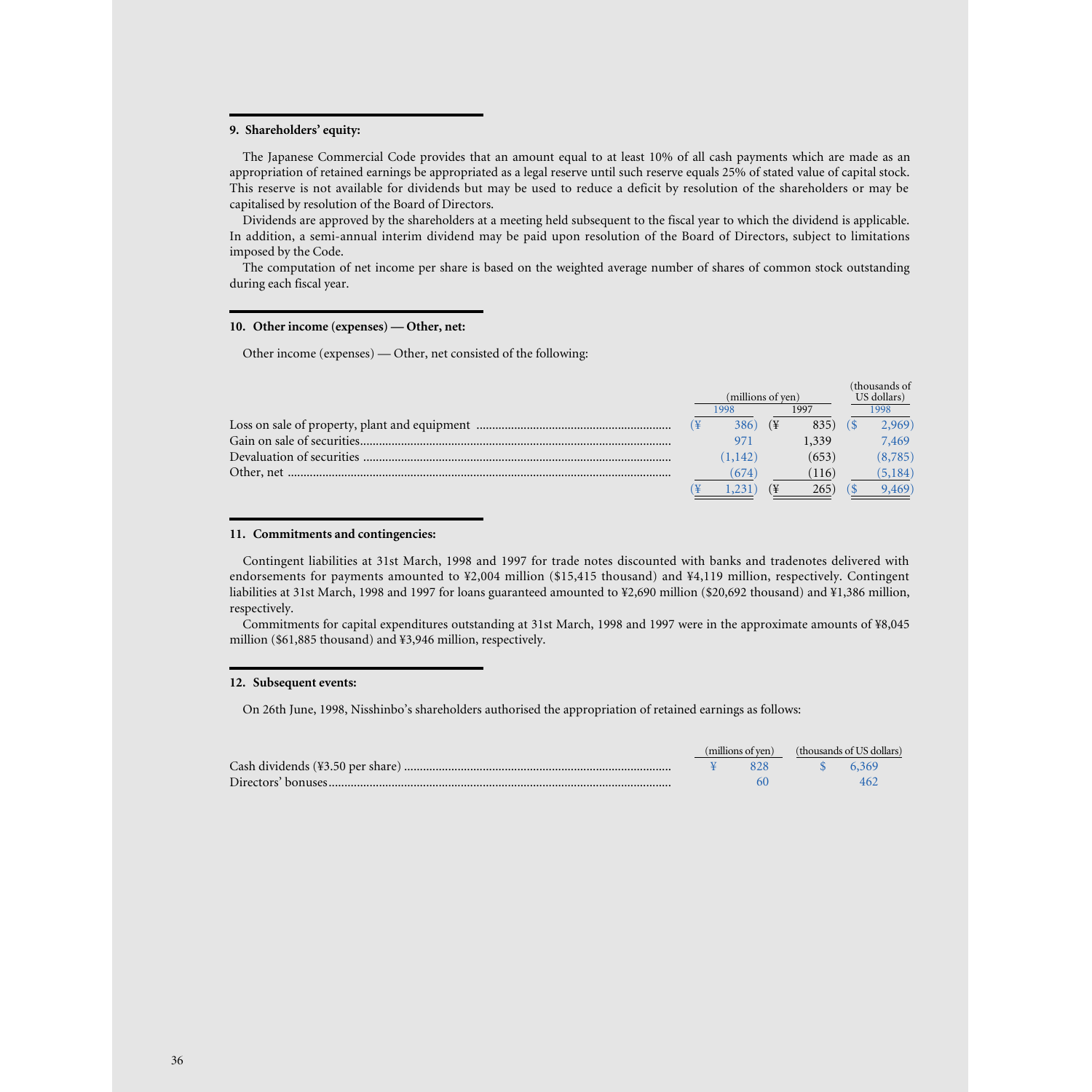# **Report of Independent Certified Public Accountants on Consolidated Financial Statements**

To the Board of Directors Nisshinbo Industries, Inc.

We have examined the consolidated balance sheet of Nisshinbo Industries, Inc. and consolidated subsidiaries as of 31st March, 1997, and the related statements of income, shareholders' equity and cash flows for the year then ended, all expressed in Japanese yen. Our examination was made in accordance with generally accepted auditing standards in Japan and, accordingly, included such tests of the accounting records and such other auditing procedures as we considered necessary in the circumstances.

In our opinion, the consolidated financial statements referred to above present fairly the financial position of Nisshinbo Industries, Inc. and consolidated subsidiaries as of 31st March, 1997, and the results of their operations and their cash flows for the year then ended, in conformity with generally accepted accounting principles in Japan applied on a basis consistent with that of the preceding year.

The United States dollar amounts shown in the consolidated financial statements have been translated solely for convenience. We have reviewed this translation and, in our opinion, the consolidated financial statements expressed in Japanese yen have been translated into US dollars on the basis described in Note 1.

M Jenkenhitz

Masami Tsukeshiba Harutaka Kataoka

27th June, 1997 Tokyo, Japan

96. Hetecks

*Certified Public Accountant Certified Public Accountant*

## **Report of Independent Certified Public Accountant on Consolidated Financial Statements**

To the Board of Directors Nisshinbo Industries, Inc.

I have examined the consolidated balance sheet of Nisshinbo Industries, Inc. and consolidated subsidiaries as of 31st March, 1998, and the related statements of income, shareholders' equity and cash flows for the year then ended, all expressed in Japanese yen. My examination was made in accordance with generally accepted auditing standards in Japan and, accordingly, included such tests of the accounting records and such other auditing procedures as I considered necessary in the circumstances.

In my opinion, the consolidated financial statements referred to above present fairly the financial position of Nisshinbo Industries, Inc. and consolidated subsidiaries as of 31st March, 1998, and the results of their operations and their cash flows for the year then ended, in conformity with generally accepted accounting principles in Japan applied on a basis consistent with that of the preceding year.

The United States dollar amounts shown in the consolidated financial statements have been translated solely for convenience. I have reviewed this translation and, in my opinion, the consolidated financial statements expressed in Japanese yen have been translated into US dollars on the basis described in Note 1.

M Jenkesting

Masami Tsukeshiba *Certified Public Accountant*

26th June, 1998 Tokyo, Japan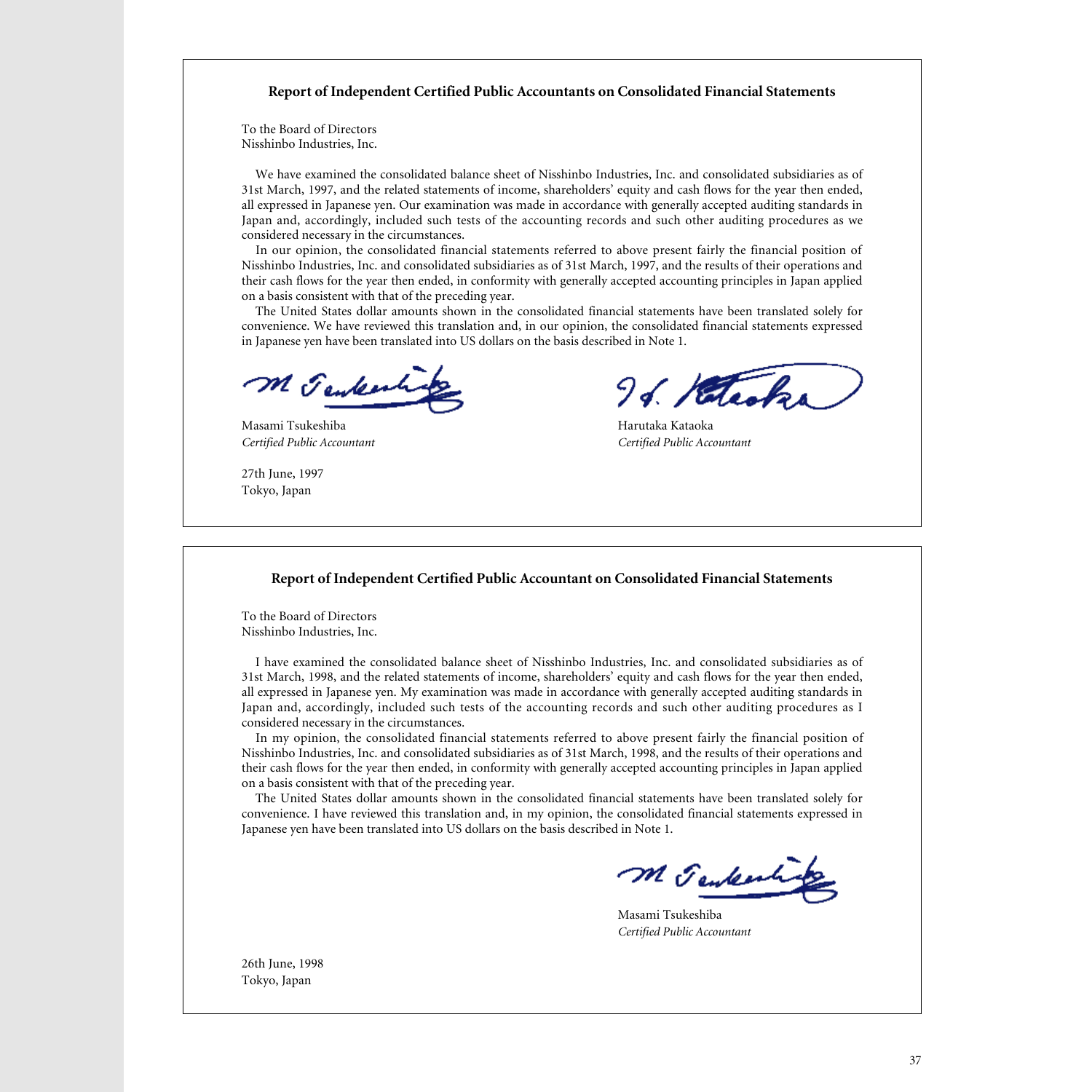| President         | <b>Senior Executive Director</b> | Director          | <b>Standing Statutory Auditor</b> |
|-------------------|----------------------------------|-------------------|-----------------------------------|
| Akihiro Mochizuki | Keiji Okumura                    | Osamu Kitauchi    | Shinsuke Takahashi                |
|                   | Senior Executive Director        | Director          | <b>Statutory Auditor</b>          |
|                   | Atsushi Mihara                   | Seiji Yamamoto    | Morio Yatabe                      |
|                   |                                  | Director          | <b>Statutory Auditor</b>          |
|                   |                                  | Yoshikazu Sashida | Tetsuo Furuya                     |
|                   | <b>Executive Director</b>        | Director          | <b>Statutory Auditor</b>          |
|                   | Yukio Hosoya                     | Tadashi Nakai     | Akira Onishi                      |
|                   | <b>Executive Director</b>        | Director          |                                   |
|                   | Hisao Ishikawa                   | Koushi Fujino     |                                   |
|                   | <b>Executive Director</b>        | Director          |                                   |
|                   | Tsuyoshi Sugaizumi               | Hisayoshi Arata   |                                   |
|                   | <b>Executive Director</b>        | Director          |                                   |
|                   | Yoshimasa Hasegawa               | Hiroshi Nogami    |                                   |
|                   |                                  | Director          |                                   |
|                   |                                  | Akira Baba        |                                   |
|                   | Director                         | Director          |                                   |
|                   | Suguru Miyazu                    | Kenji Tasaki      |                                   |
|                   |                                  |                   |                                   |

# **Corporate Data** *(As of March 31, 1998)*

| Founded:                                       | February 5, 1907                                                                                                                       |
|------------------------------------------------|----------------------------------------------------------------------------------------------------------------------------------------|
| <b>Head Office:</b>                            | 2-31-11, Ningyo-cho, Nihonbashi, Chuo-ku, Tokyo 103-8650<br>Tel: 03-5695-8833 Fax: 03-5695-8970<br>Url: http://www. nisshinbo. co. jp/ |
| Osaka Branch:                                  | 2-4-2, Kitakyuhoji-cho, Chuo-ku, Osaka 541-0057<br>Tel: 06-267-5501 Fax: 06-267-5679                                                   |
| Nagoya Branch:                                 | 5-2-38, Sakae, Naka-ku, Nagoya 460-0008<br>Tel: 052-261-6151 Fax: 052-263-9480                                                         |
| New York Representative Office:                | 1345 Avenue of the Americas (23rd Floor), New York, NY 10105-302, U.S.A.<br>Tel: 212-698-5000 Fax: 212-541-9871                        |
| Hong Kong Representative Office:               | Room 1126, Ocean Centre, 5 Canton Road, Tsim Sha Tsui, Kowloon, Hong Kong<br>Tel: 2736-7886 Fax: 2730-2181                             |
| Nisshinbo do Brasil Industria<br>Textil Ltda.: | Av. Paulista 1009, 11° andar Cj. 1101/1103, CEP 01311-100, São Paulo, s.p., Brasil<br>Tel: 011-289-9255 Fax: 011-288-7902              |
| Nisshinbo California Inc.:                     | 2885 South Cherry Avenue, Fresno, CA 93706, U.S.A.<br>Tel: 209-486-6241 Fax: 209-264-6417                                              |
| Nisshinbo Automotive Corporation:              | 42355 Merrill Road, Sterling Heights, MI 48314, U.S.A.<br>Tel: 810-997-1000 Fax: 810-997-1010                                          |
| Nisshinbo Europe B.V.:                         | World Trade Center, Strawinskylaan B1425 1077XX Amsterdam, The Netherlands<br>Tel: 020-5753349 Fax: 020-5753350                        |
| Nisshinbo Hong Kong Limited:                   | Room 1126, Ocean Centre, 5 Canton Road, Tsim Sha Tsui, Kowloon, Hong Kong<br>Tel: 2736-7886 Fax: 2730-2181                             |
| <b>Employees:</b>                              | 5,102                                                                                                                                  |
| <b>Common Stock:</b>                           |                                                                                                                                        |
| Par Value:                                     | $450 - US$0.38$                                                                                                                        |
| Authorized:                                    | 400,000,000 shares                                                                                                                     |
| Issued:                                        | 236,443,939 shares<br>¥27,588 million - US\$212 million                                                                                |
| Shareholders:                                  | 13,635                                                                                                                                 |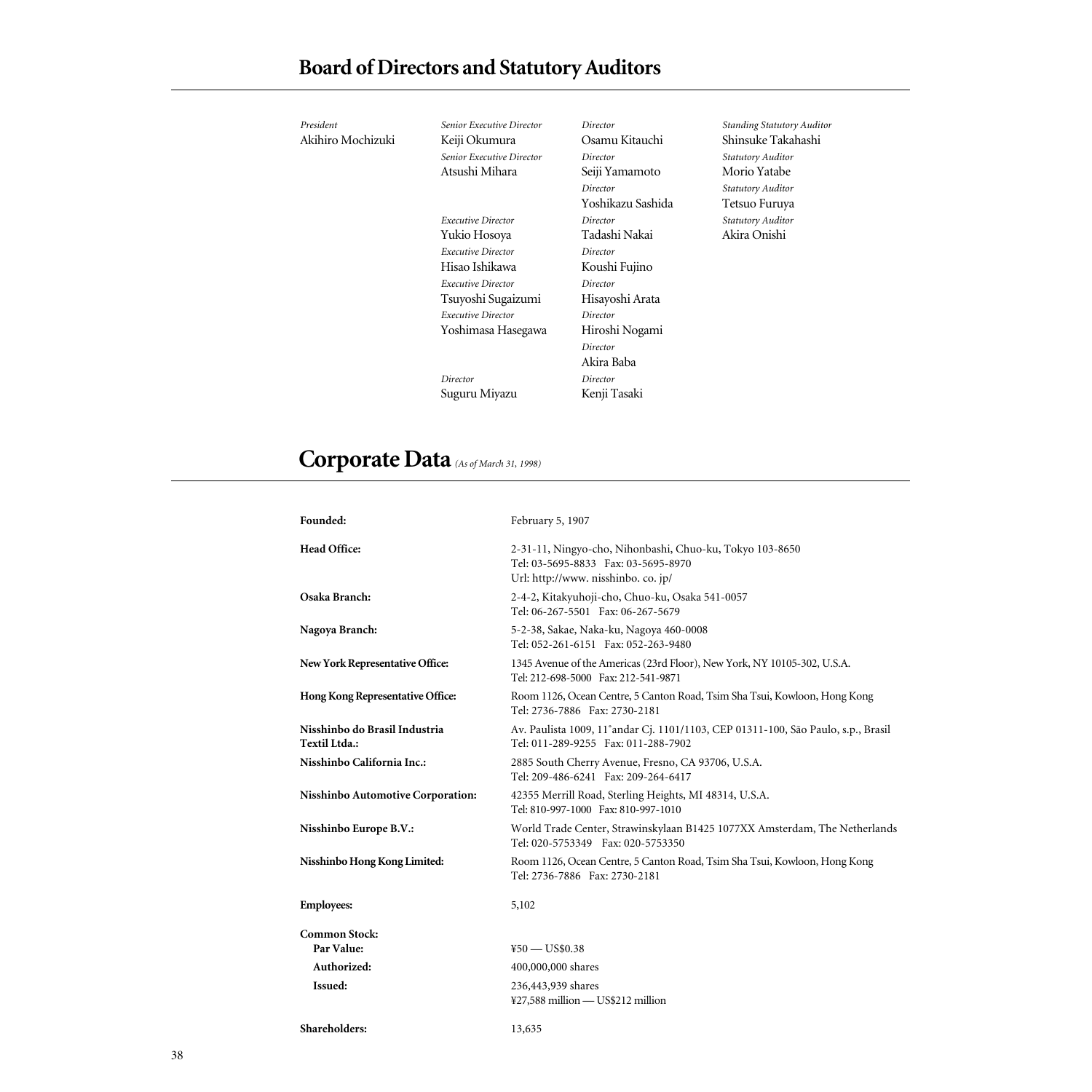# **Organization Chart**